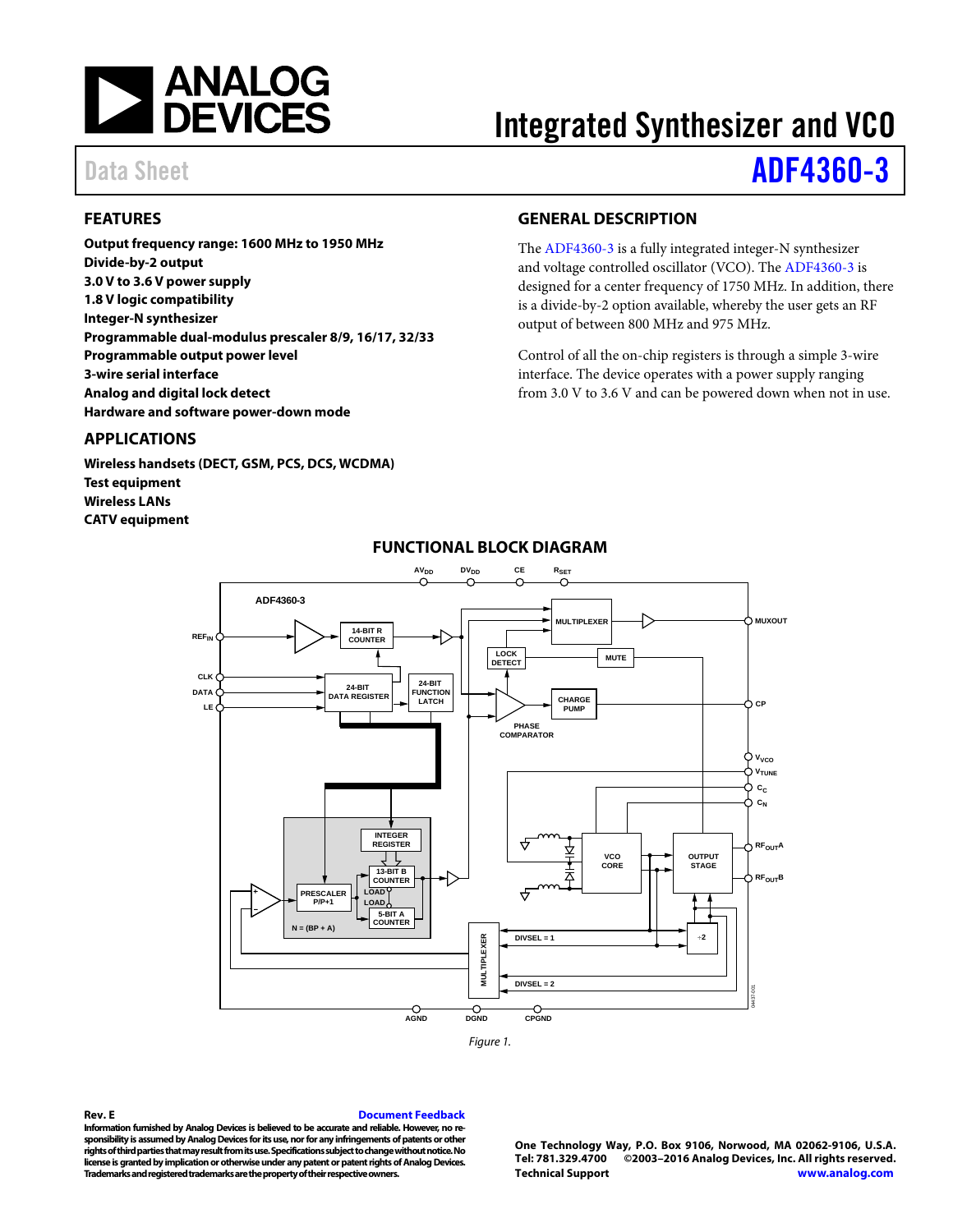### **TABLE OF CONTENTS**

### <span id="page-1-0"></span>**REVISION HISTORY**

#### 5/2016-Rev. D to Rev. E

| Changed ADF4360 Family to ADF4360-3 and ADSP-21xx to |  |
|------------------------------------------------------|--|
|                                                      |  |
|                                                      |  |
|                                                      |  |
|                                                      |  |
|                                                      |  |

#### 11/2012-Rev. C to Rev. D

#### 3/2012-Rev. B to Rev. C

| PCB Design Guidelines for Chip Scale Package 22 |  |
|-------------------------------------------------|--|
|                                                 |  |
|                                                 |  |
|                                                 |  |

#### 12/2004-Rev. A to Rev. B

#### 4/2004-Rev. 0 to Rev. A

11/2003-Revision 0: Initial Version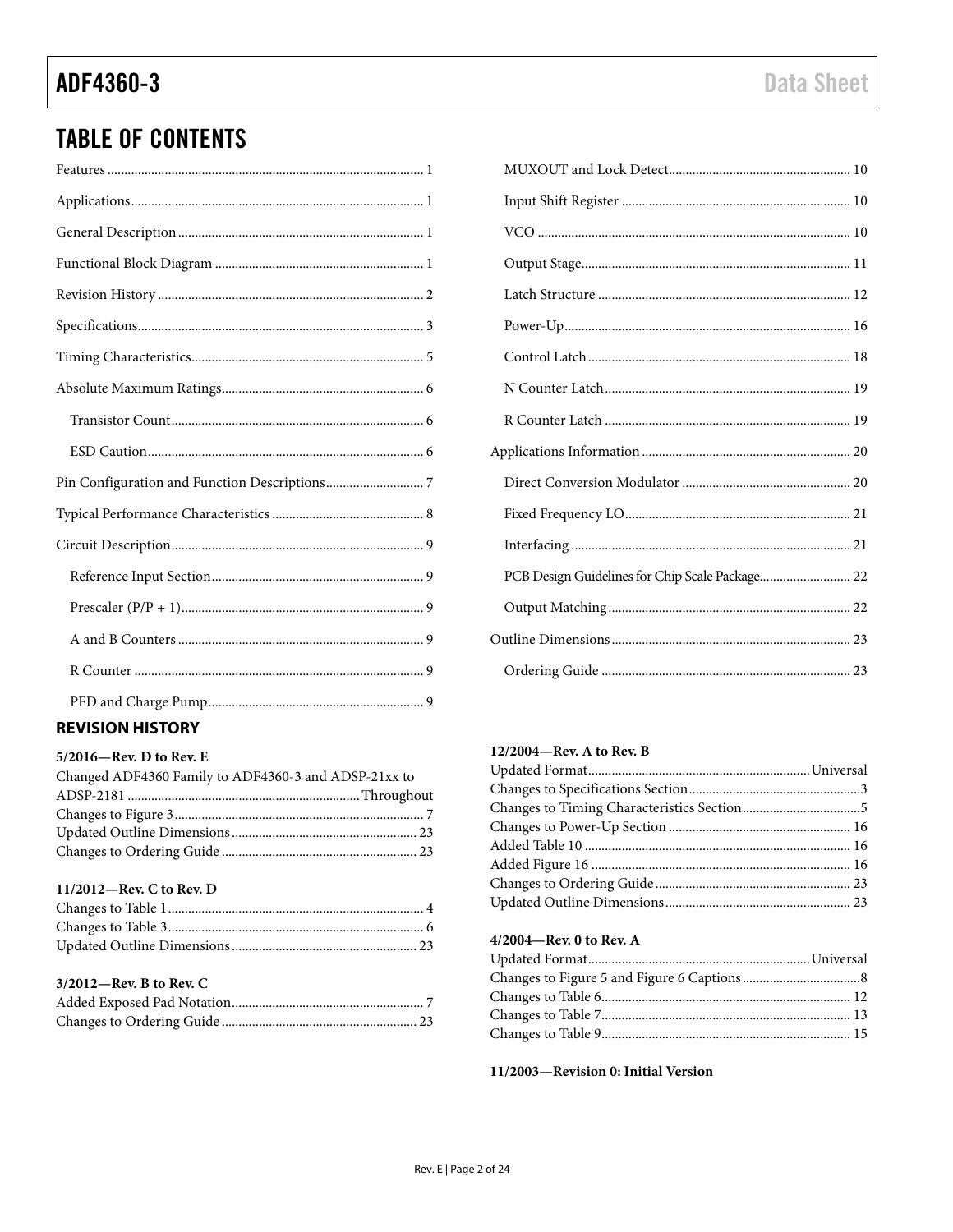### <span id="page-2-0"></span>SPECIFICATIONS<sup>1</sup>

 $\text{AV}_{\text{DD}} = \text{DV}_{\text{DD}} = \text{V}_{\text{VCO}} = 3.3 \text{ V} \pm 10\%; \text{AGND} = \text{DGND} = 0 \text{ V}; \text{T}_\text{A} = \text{T}_{\text{MIN}} \text{ to } \text{T}_{\text{MAX}}$  unless otherwise noted.

| Table 1.                                           |                        |             |                                                                                               |
|----------------------------------------------------|------------------------|-------------|-----------------------------------------------------------------------------------------------|
| Parameter                                          | <b>B</b> Version       | Unit        | <b>Test Conditions/Comments</b>                                                               |
| <b>REFIN CHARACTERISTICS</b>                       |                        |             |                                                                                               |
| <b>REF<sub>IN</sub></b> Input Frequency            | 10/250                 | MHz min/max | For f < 10 MHz, use a dc-coupled CMOS-compatible<br>square wave, slew rate $> 21$ V/ $\mu$ s. |
| <b>REF<sub>IN</sub></b> Input Sensitivity          | 0.7/AV <sub>DD</sub>   | p-p min/max | AC-coupled.                                                                                   |
|                                                    | 0 to AV <sub>pp</sub>  | V max       | CMOS compatible.                                                                              |
| <b>REF<sub>IN</sub></b> Input Capacitance          | 5.0                    | pF max      |                                                                                               |
| <b>REF<sub>IN</sub></b> Input Current              | ±100                   | µA max      |                                                                                               |
| PHASE DETECTOR                                     |                        |             |                                                                                               |
| Phase Detector Frequency <sup>2</sup>              | 8                      | MHz max     |                                                                                               |
| <b>CHARGE PUMP</b>                                 |                        |             |                                                                                               |
| I <sub>CP</sub> Sink/Source <sup>3</sup>           |                        |             | With $R_{SET} = 4.7$ k $\Omega$ .                                                             |
| High Value                                         | 2.5                    | mA typ      |                                                                                               |
| Low Value                                          | 0.312                  | mA typ      |                                                                                               |
| R <sub>SET</sub> Range                             | 2.7/10                 | kΩ          |                                                                                               |
| I <sub>CP</sub> 3-State Leakage Current            | 0.2                    | nA typ      |                                                                                               |
| Sink and Source Current Matching                   | $\overline{2}$         | % typ       | $1.25 V \le V_{CP} \le 2.5 V$ .                                                               |
| ICP VS. VCP                                        | 1.5                    | % typ       | 1.25 $V \leq V_{CP} \leq 2.5 V$ .                                                             |
| Icp vs. Temperature                                | 2                      | % typ       | $V_{CP} = 2.0 V.$                                                                             |
| <b>LOGIC INPUTS</b>                                |                        |             |                                                                                               |
| VINH, Input High Voltage                           | 1.5                    | V min       |                                                                                               |
| VINL, Input Low Voltage                            | 0.6                    | V max       |                                                                                               |
| I <sub>INH</sub> /I <sub>INL</sub> , Input Current | ±1                     | µA max      |                                                                                               |
| C <sub>IN</sub> , Input Capacitance                | 3.0                    | pF max      |                                                                                               |
| LOGIC OUTPUTS                                      |                        |             |                                                                                               |
| V <sub>OH</sub> , Output High Voltage              | $DV_{DD} - 0.4$        | V min       | CMOS output chosen.                                                                           |
| I <sub>OH</sub> , Output High Current              | 500                    | µA max      |                                                                                               |
| V <sub>OL</sub> , Output Low Voltage               | 0.4                    | V max       | $I_{OL} = 500 \mu A$ .                                                                        |
| POWER SUPPLIES                                     |                        |             |                                                                                               |
| <b>AV<sub>DD</sub></b>                             | 3.0/3.6                | V min/V max |                                                                                               |
| <b>DV<sub>DD</sub></b>                             | <b>AV<sub>DD</sub></b> |             |                                                                                               |
| Vvco                                               | AV <sub>DD</sub>       |             |                                                                                               |
| $Al_{DD}$ <sup>4</sup>                             | 10                     | mA typ      |                                                                                               |
| $D\text{IDD}^4$                                    | 2.5                    | mA typ      |                                                                                               |
| $I_{VCO}$ <sup>4, 5</sup>                          | 24.0                   | mA typ      | $I_{CORF} = 15$ mA.                                                                           |
| I <sub>RFOUT</sub> <sup>4</sup>                    | $3.5 - 11.0$           | mA typ      | RF output stage is programmable.                                                              |
| Low Power Sleep Mode <sup>4</sup>                  | $\overline{7}$         | µA typ      |                                                                                               |
| RF OUTPUT CHARACTERISTICS <sup>5</sup>             |                        |             |                                                                                               |
| <b>VCO Output Frequency</b>                        | 1600/1950              | MHz min/max | $I_{CORE} = 15$ mA.                                                                           |
| <b>VCO Sensitivity</b>                             | 45                     | MHz/V typ   |                                                                                               |
| Lock Time <sup>6</sup>                             | 400                    | µs typ      | To within 10 Hz of final frequency.                                                           |
| Frequency Pushing, (Open Loop)                     | 6                      | MHz/V typ   |                                                                                               |
| Frequency Pulling, (Open Loop)                     | 15                     | kHz typ     | Into 2.00 VSWR load.                                                                          |
| Harmonic Content (Second)                          | $-19$                  | dBc typ     |                                                                                               |
| Harmonic Content (Third)                           | $-37$                  | dBc typ     |                                                                                               |
| Output Power <sup>5, 7</sup>                       | $-12/-3$               | dBm typ     | Programmable in 3 dB steps. See Table 7.                                                      |
| <b>Output Power Variation</b>                      | ±3                     | dB typ      | For tuned loads, see Output Matching section.                                                 |
| <b>VCO Tuning Range</b>                            | 1.25/2.5               | V min/max   |                                                                                               |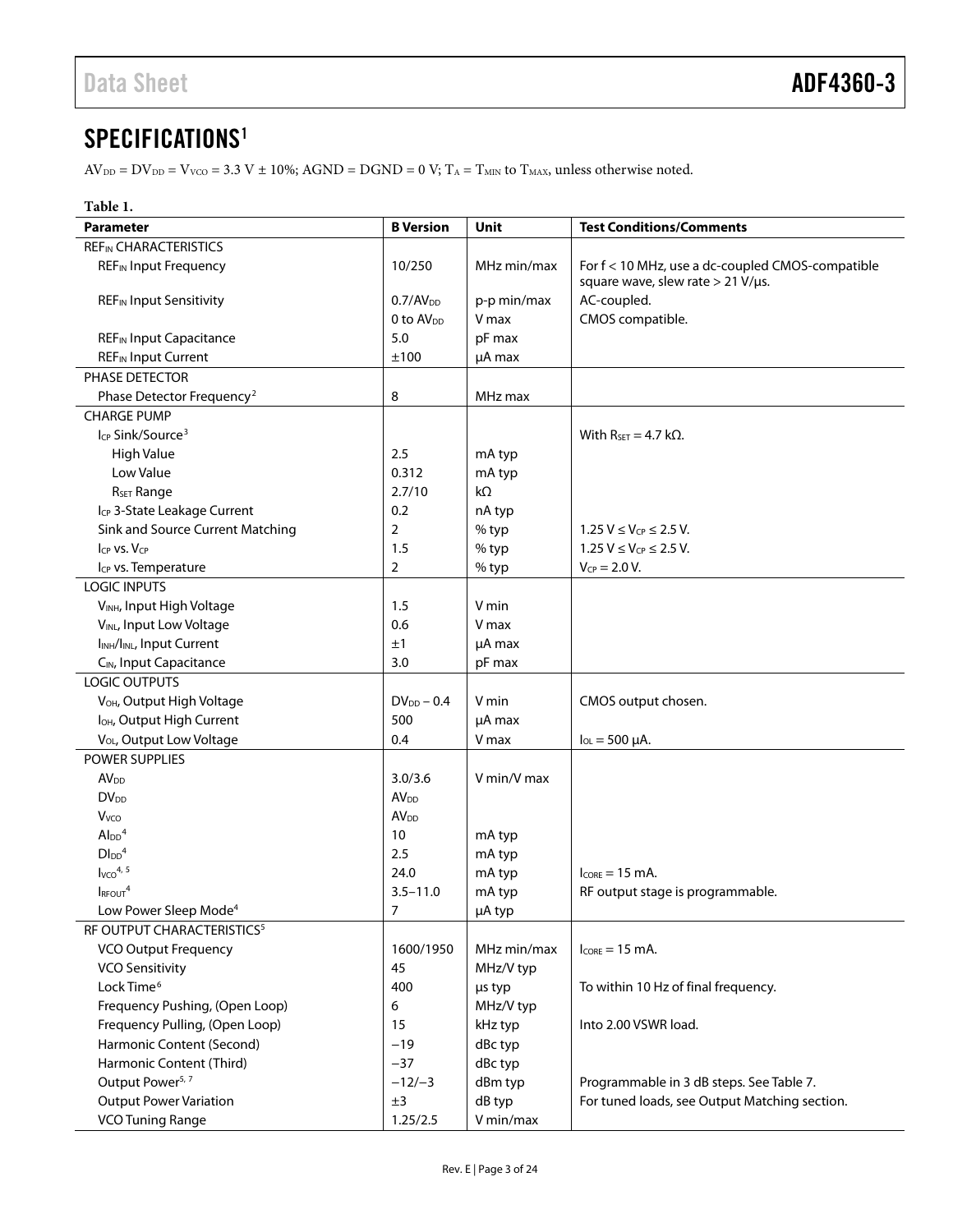### <span id="page-3-0"></span>ADF4360-3 Data Sheet

| <b>Parameter</b>                                        | <b>B</b> Version | <b>Unit</b> | <b>Test Conditions/Comments</b> |
|---------------------------------------------------------|------------------|-------------|---------------------------------|
| NOISE CHARACTERISTICS <sup>1, 5</sup>                   |                  |             |                                 |
| VCO Phase-Noise Performance <sup>8</sup>                | $-110$           | dBc/Hz typ  | At 100 kHz offset from carrier. |
|                                                         | $-133$           | dBc/Hz typ  | At 1 MHz offset from carrier.   |
|                                                         | $-141$           | dBc/Hz typ  | At 3 MHz offset from carrier.   |
|                                                         | $-146$           | dBc/Hz typ  | At 10 MHz offset from carrier.  |
| Synthesizer Phase-Noise Floor <sup>9</sup>              | $-172$           | dBc/Hz typ  | At 25 kHz PFD frequency.        |
|                                                         | $-163$           | dBc/Hz typ  | At 200 kHz PFD frequency.       |
|                                                         | $-147$           | dBc/Hz typ  | At 8 MHz PFD frequency.         |
| In-Band Phase Noise <sup>10, 11</sup>                   | $-85$            | dBc/Hz typ  | At 1 kHz offset from carrier.   |
| RMS Integrated Phase Error <sup>12</sup>                | 0.57             | Degrees typ | 100 Hz to 100 kHz.              |
| Spurious Signals due to PFD Frequency <sup>11, 13</sup> | $-65$            | dBc typ     |                                 |
| Level of Unlocked Signal with MTLD Enabled              | $-41$            | dBm typ     |                                 |

<sup>1</sup> Operating temperature range is  $-40^{\circ}$ C to  $+85^{\circ}$ C.<br><sup>2</sup> Guaranteed by design. Sample tested to ensure compliance.

 $3$  I<sub>CP</sub> is internally modified to maintain constant loop gain over the frequency range.

 $4 T_A = 25^{\circ}$ C; A $V_{DD} = DV_{DD} = V_{VCO} = 3.3 V$ ; P = 32.

 $5$  These characteristics are guaranteed for VCO core power = 15 mA.

 $6$  Jumping from 1.6 GHz to 1.95 GHz. PFD frequency = 200 kHz; loop bandwidth = 10 kHz.

<sup>7</sup> Using 50 Ω resistors to V<sub>VCO</sub>, into a 50 Ω load. For tuned loads, see th[e Output Matching](#page-21-1) section.

<sup>8</sup> The noise of the VCO is measured in open-loop conditions.

- 9 The synthesizer phase -noise floor is estimated by measuring the in-band phase noise at the output of the VCO and subtracting 20 log N (where N is the N divider value).
- <sup>10</sup> The phase noise is measured with th[e EV-ADF4360-3EB1Z](http://www.analog.com/ADF4360-3?doc=ADF4360-3.pdf) evaluation board and the HP8562E spectrum analyzer. The spectrum analyzer provides the REF<sub>IN</sub> for the synthesizer; offset frequency = 1 kHz.
- $^{11}$  f<sub>REFIN</sub> = 10 MHz; f<sub>PFD</sub> = 200 kHz; N = 9000; loop bandwidth = 10 kHz.

 $12 f_{REFIN} = 10 MHz$ ; f $_{PFD} = 1 MHz$ ; N = 1800; loop bandwidth = 25 kHz.

<sup>13</sup> The spurious signals are measured with th[e EV-ADF4360-3EB1Z](http://www.analog.com/ADF4360-3?doc=ADF4360-3.pdf) evaluation board and the HP8562E spectrum analyzer. The spectrum analyzer provides the REF<sub>IN</sub> for the synthesizer;  $f_{\text{REFOUT}} = 10 \text{ MHz at } 0 \text{ dBm}$ .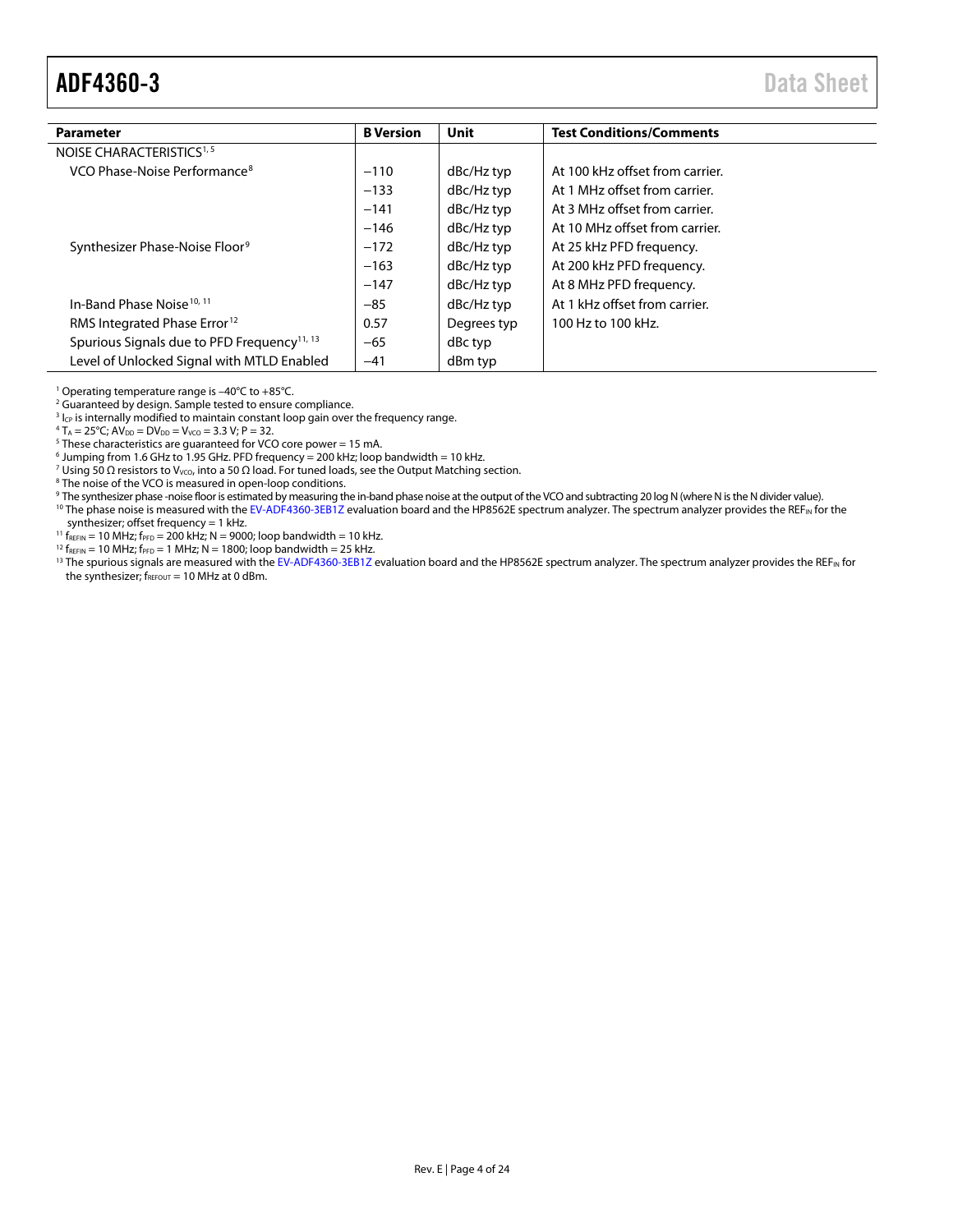### <span id="page-4-0"></span>TIMING CHARACTERISTICS<sup>1</sup>

 $AV_{DD} = DV_{DD} = V_{VCO} = 3.3 V \pm 10\%$ ; AGND = DGND = 0 V; 1.8 V and 3 V logic levels used; T<sub>A</sub> = T<sub>MIN</sub> to T<sub>MAX</sub>, unless otherwise noted.

| Table 2.         |                                                           |        |                                 |  |
|------------------|-----------------------------------------------------------|--------|---------------------------------|--|
| <b>Parameter</b> | Limit at T <sub>MIN</sub> to T <sub>MAX</sub> (B Version) | Unit   | <b>Test Conditions/Comments</b> |  |
| t1               | 20                                                        | ns min | LE Setup Time                   |  |
| t <sub>2</sub>   | 10                                                        | ns min | DATA to CLOCK Setup Time        |  |
| t <sub>3</sub>   | 10                                                        | ns min | DATA to CLOCK Hold Time         |  |
| t <sub>4</sub>   | 25                                                        | ns min | <b>CLOCK High Duration</b>      |  |
| t <sub>5</sub>   | 25                                                        | ns min | <b>CLOCK Low Duration</b>       |  |
| t <sub>6</sub>   | 10                                                        | ns min | CLOCK to LE Setup Time          |  |
| t,               | 20                                                        | ns min | LE Pulse Width                  |  |

<sup>1</sup>See th[e Power-Up s](#page-15-0)ection for the recommended power-up procedure for this device.

<span id="page-4-1"></span>

Figure 2. Timing Diagram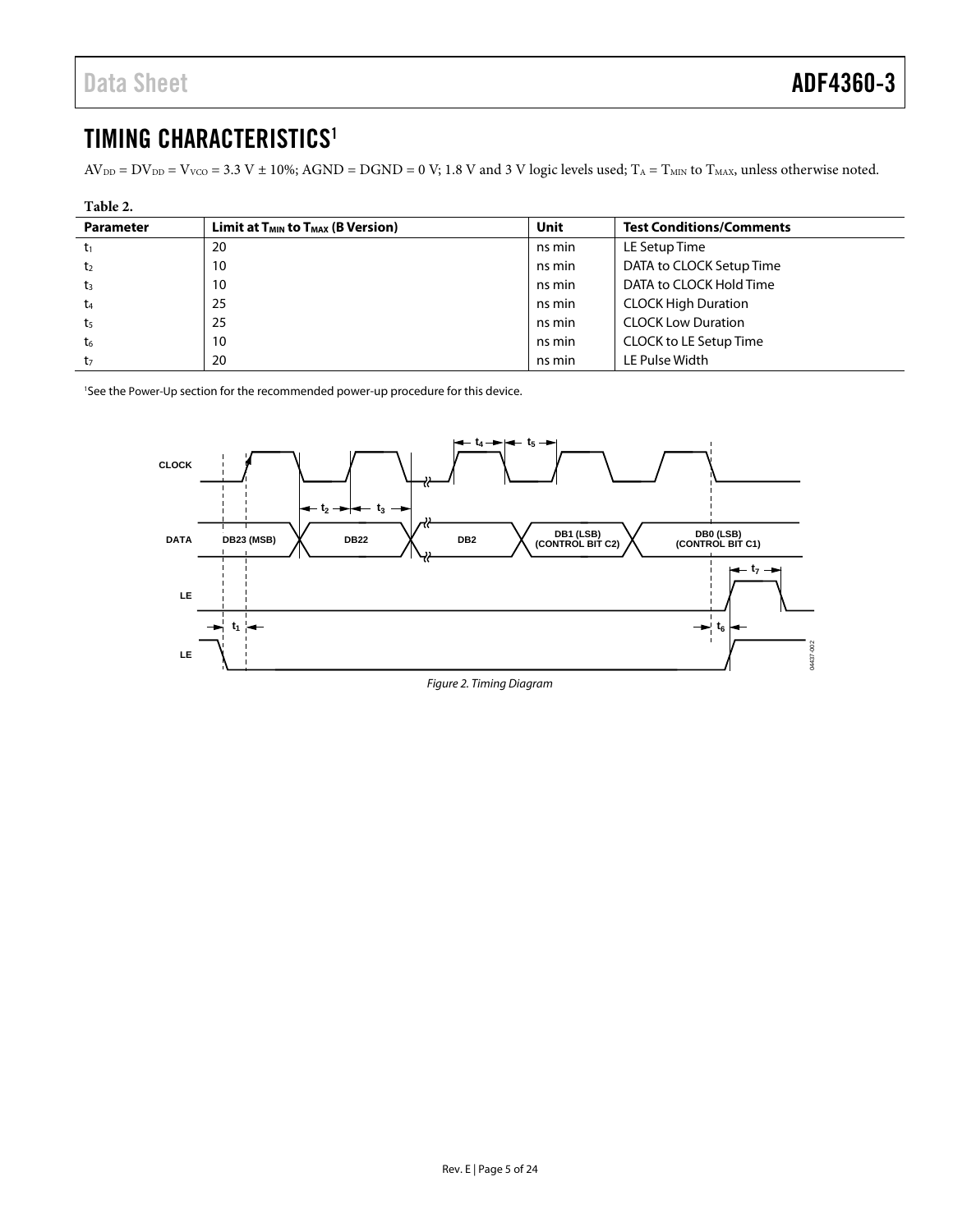### <span id="page-5-0"></span>ABSOLUTE MAXIMUM RATINGS

 $T_A = 25$ °C, unless otherwise noted.

| н<br>ı<br>٠<br>11 |  |
|-------------------|--|
|-------------------|--|

| <b>Parameter</b>                     | Rating                              |
|--------------------------------------|-------------------------------------|
| $AV_{DD}$ to $GND1$                  | $-0.3$ V to $+3.9$ V                |
| AV <sub>DD</sub> to DV <sub>DD</sub> | $-0.3$ V to $+0.3$ V                |
| $V_{VCD}$ to GND                     | $-0.3$ V to $+3.9$ V                |
| Vvco t <b>o AV</b> on                | $-0.3$ V to $+0.3$ V                |
| Digital I/O Voltage to GND           | $-0.3$ V to V <sub>DD</sub> + 0.3 V |
| Analog I/O Voltage to GND            | $-0.3$ V to V <sub>DD</sub> + 0.3 V |
| <b>REF<sub>IN</sub></b> to GND       | $-0.3$ V to V <sub>DD</sub> + 0.3 V |
| Operating Temperature Range          |                                     |
| <b>Maximum Junction Temperature</b>  | $150^{\circ}$ C                     |
| $CSP \theta_{JA}$ Thermal Impedance  |                                     |
| Paddle Soldered                      | 50°C/W                              |
| Paddle Not Soldered                  | 88°C/W                              |
| Lead Temperature, Soldering Reflow   | $260^{\circ}$ C                     |

 $1$  GND = AGND = DGND = 0 V.

Stresses at or above those listed under Absolute Maximum Ratings may cause permanent damage to the product. This is a stress rating only; functional operation of the product at these or any other conditions above those indicated in the operational section of this specification is not implied. Operation beyond the maximum operating conditions for extended periods may affect product reliability.

This device is a high performance RF integrated circuit with an ESD rating of <1 kV and it is ESD sensitive. Proper precautions should be taken for handling and assembly.

#### <span id="page-5-1"></span>**TRANSISTOR COUNT**

12543 (CMOS) and 700 (Bipolar).

#### <span id="page-5-2"></span>**ESD CAUTION**



ESD (electrostatic discharge) sensitive device. Charged devices and circuit boards can discharge without detection. Although this product features patented or proprietary protection circuitry, damage may occur on devices subjected to high energy ESD. Therefore, proper ESD precautions should be taken to avoid performance degradation or loss of functionality.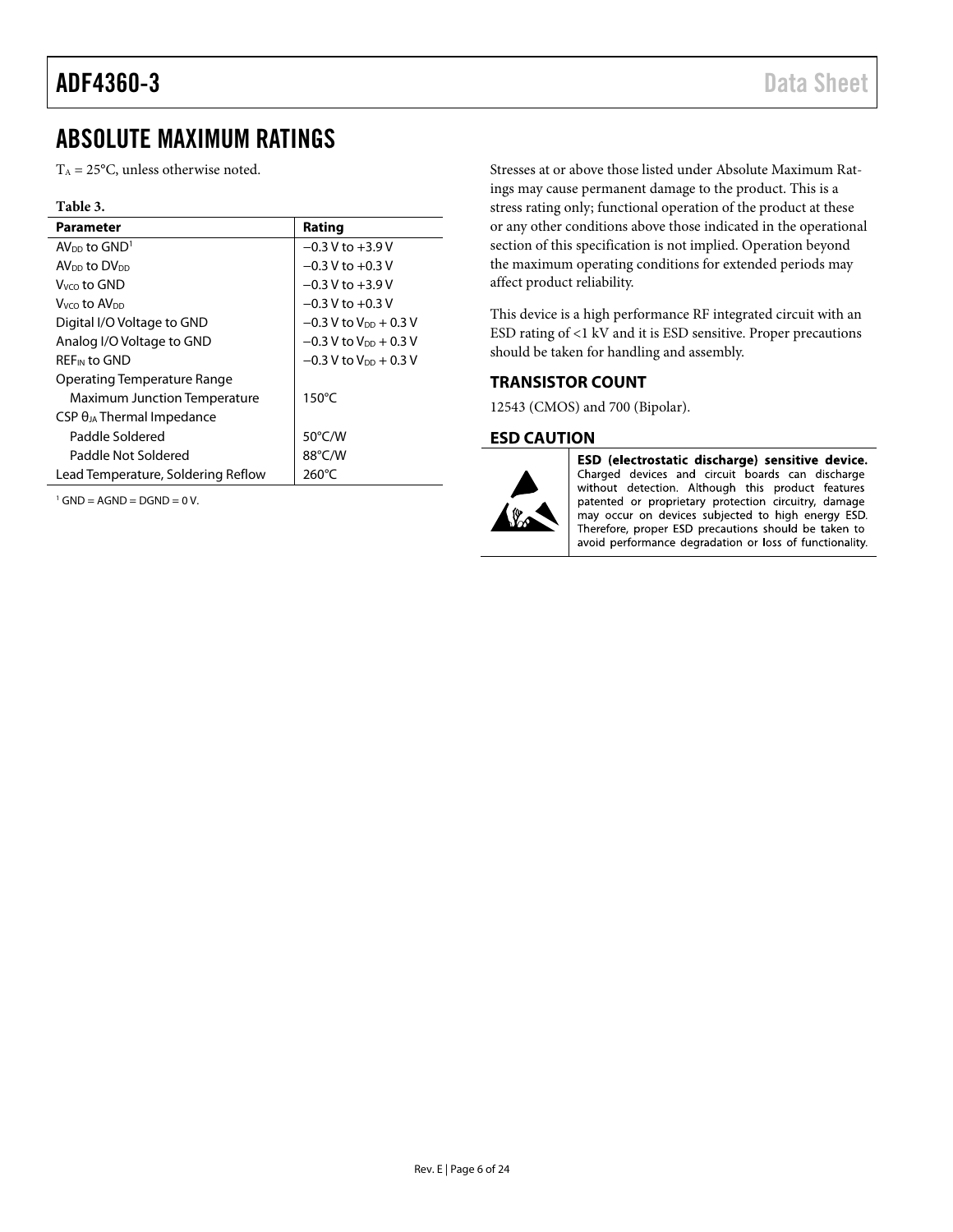### <span id="page-6-0"></span>PIN CONFIGURATION AND FUNCTION DESCRIPTIONS



*Figure 3. Pin Configuration*

| <b>Table 4. Pin Function Descriptions</b> |                         |                                                                                                                                                                                                                                                                                                       |
|-------------------------------------------|-------------------------|-------------------------------------------------------------------------------------------------------------------------------------------------------------------------------------------------------------------------------------------------------------------------------------------------------|
| Pin No.                                   | <b>Mnemonic</b>         | <b>Description</b>                                                                                                                                                                                                                                                                                    |
| $\mathbf{1}$                              | <b>CPGND</b>            | Charge Pump Ground. This is the ground return path for the charge pump.                                                                                                                                                                                                                               |
| 2                                         | AV <sub>DD</sub>        | Analog Power Supply. This ranges from 3.0 V to 3.6 V. Decoupling capacitors to the analog ground plane<br>should be placed as close as possible to this pin. AV <sub>DD</sub> must have the same value as DV <sub>DD</sub> .                                                                          |
| 3, 8 to 11, 22                            | <b>AGND</b>             | Analog Ground. This is the ground return path of the prescaler and VCO.                                                                                                                                                                                                                               |
| 4                                         | <b>RFOUTA</b>           | VCO Output. The output level is programmable from -3 dBm to -12 dBm. See the Output Matching section<br>for a description of the various output stages.                                                                                                                                               |
| 5                                         | <b>RFourB</b>           | VCO Complementary Output. The output level is programmable from -3 dBm to -12 dBm. See Output<br>Matching section for a description of the various output stages.                                                                                                                                     |
| 6                                         | V <sub>vco</sub>        | Power Supply for the VCO. This ranges from 3.0 V to 3.6 V. Decoupling capacitors to the analog ground plane<br>should be placed as close as possible to this pin. V <sub>vco</sub> must have the same value as AV <sub>DD</sub> .                                                                     |
| 7                                         | <b>VTUNE</b>            | Control Input to the VCO. This voltage determines the output frequency and is derived from filtering the CP<br>output voltage.                                                                                                                                                                        |
| 12                                        | C <sub>C</sub>          | Internal Compensation Node. This pin must be decoupled to ground with a 10 nF capacitor.                                                                                                                                                                                                              |
| 13                                        | R <sub>SET</sub>        | Connecting a resistor between this pin and CP <sub>GND</sub> sets the maximum charge pump output current for the<br>synthesizer. The nominal voltage potential at the R <sub>SET</sub> pin is 0.6 V. The relationship between $I_{CP}$ and R <sub>SET</sub> is<br>$I_{CPmax} = \frac{11.75}{R_{SET}}$ |
|                                           |                         | where $R_{SET} = 4.7 \text{ k}\Omega$ and $I_{CPmax} = 2.5 \text{ mA}$ .                                                                                                                                                                                                                              |
| 14                                        | $C_{N}$                 | Internal Compensation Node. This pin must be decoupled to V <sub>VCO</sub> with a 10 µF capacitor.                                                                                                                                                                                                    |
| 15                                        | <b>DGND</b>             | Digital Ground.                                                                                                                                                                                                                                                                                       |
| 16                                        | <b>REF<sub>IN</sub></b> | Reference Input. This is a CMOS input with a nominal threshold of V <sub>DD</sub> /2 and a dc equivalent input resistance of<br>100 kΩ. See Figure 10. This input can be driven from a TTL or CMOS crystal oscillator or it can be ac-coupled.                                                        |
| 17                                        | <b>CLK</b>              | Serial Clock Input. This serial clock is used to clock in the serial data to the registers. The data is latched into<br>the 24-bit shift register on the CLK rising edge. This input is a high impedance CMOS input.                                                                                  |
| 18                                        | <b>DATA</b>             | Serial Data Input. The serial data is loaded MSB first with the two LSBs being the control bits. This input is a<br>high impedance CMOS input.                                                                                                                                                        |
| 19                                        | LE.                     | Load Enable, CMOS Input. When LE goes high, the data stored in the shift registers is loaded into one of the<br>four latches, and the relevant latch is selected using the control bits.                                                                                                              |
| 20                                        | <b>MUXOUT</b>           | This multiplexer output allows either the lock detect, the scaled RF, or the scaled reference frequency to be<br>accessed externally.                                                                                                                                                                 |
| 21                                        | <b>DV</b> <sub>DD</sub> | Digital Power Supply. This ranges from 3.0 V to 3.6 V. Decoupling capacitors to the digital ground plane<br>should be placed as close as possible to this pin. DV <sub>DD</sub> must have the same value as AV <sub>DD</sub> .                                                                        |
| 23                                        | CE                      | Chip Enable. A logic low on this pin powers down the device and puts the charge pump into three-state<br>mode. Taking the pin high powers up the device depending on the status of the power-down bits.                                                                                               |
| 24                                        | CP                      | Charge Pump Output. When enabled, this provides $\pm$ Ice to the external loop filter, which in turn drives the<br>internal VCO.                                                                                                                                                                      |
|                                           | EP                      | Exposed Pad. The exposed pad must be connected to AGND.                                                                                                                                                                                                                                               |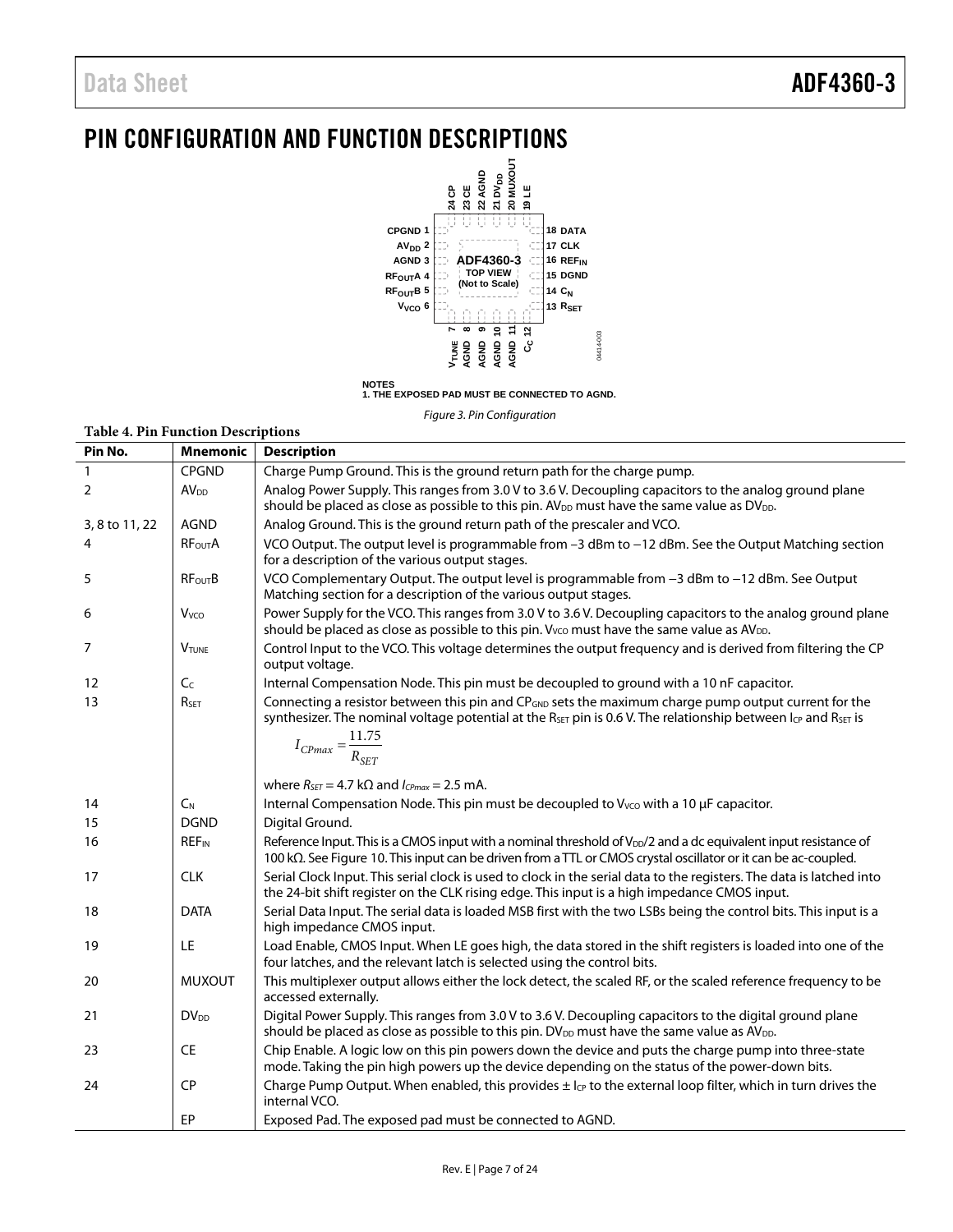### ADF4360-3 Data Sheet

### <span id="page-7-0"></span>TYPICAL PERFORMANCE CHARACTERISTICS



*Figure 4. Open-Loop VCO Phase Noise*



*Figure 5. VCO Phase Noise, 1800 MHz, 200 kHz PFD, 10 kHz Loop Bandwidth*



*Figure 6. VCO Phase Noise, 900 MHz, Divide-by-2 Enabled, 200 kHz PFD, 10 kHz Loop Bandwidth* 



*Figure 7. Close-In Phase Noise at 1800 MHz (200 kHz Channel Spacing)*



*Figure 8. Reference Spurs at 1800 MHz (200 kHz Channel Spacing, 10 kHz Loop Bandwidth)*



*Figure 9. Reference Spurs at 1800 MHz (1 MHz Channel Spacing, 25 kHz Loop Bandwidth)*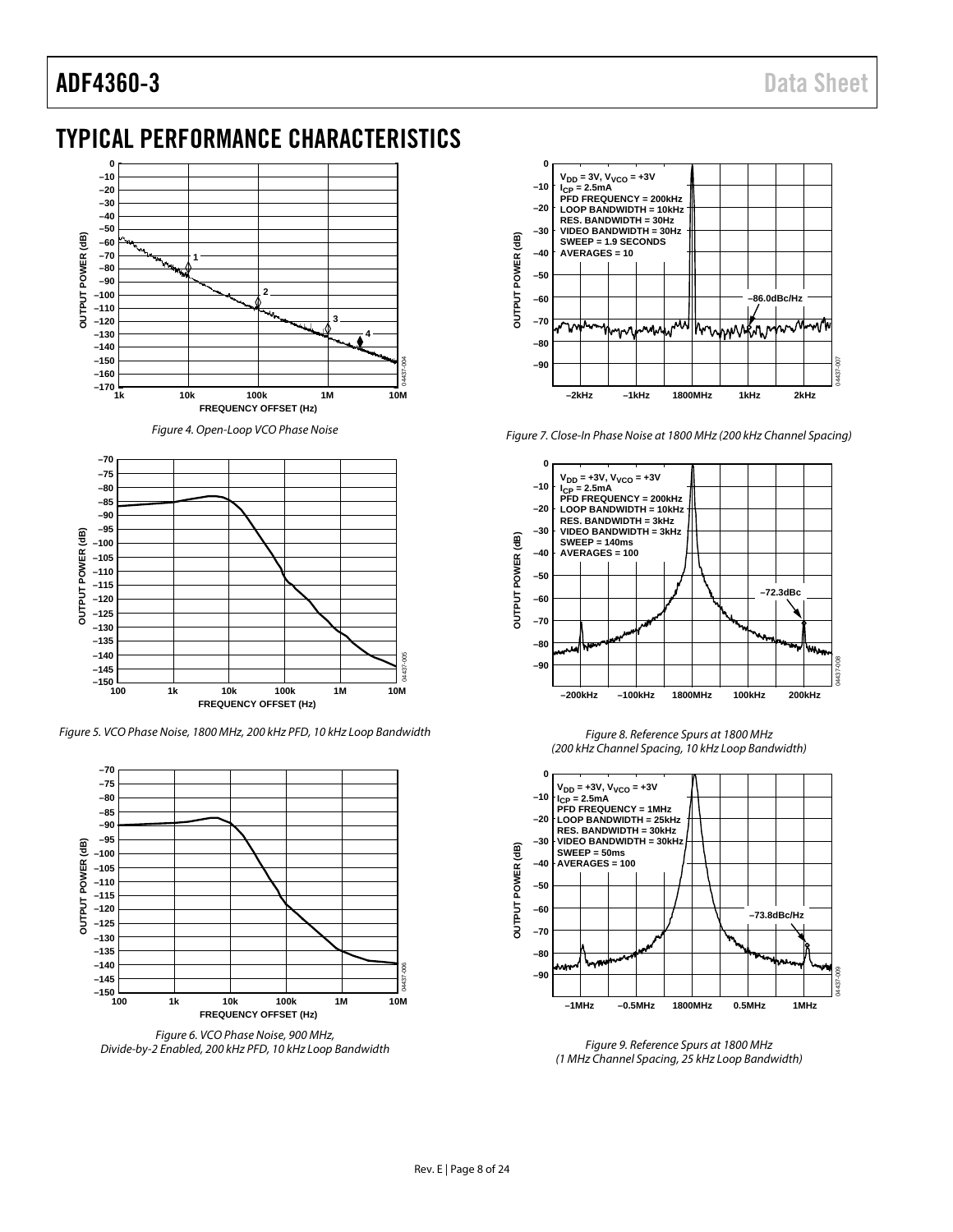### <span id="page-8-0"></span>CIRCUIT DESCRIPTION

#### <span id="page-8-1"></span>**REFERENCE INPUT SECTION**

The reference input stage is shown i[n Figure 10.](#page-8-6) SW1 and SW2 are normally closed switches. SW3 is normally open. When power-down is initiated, SW3 is closed, and SW1 and SW2 are opened. This ensures that there is no loading of the  $REF_{IN}$  pin on power-down.



#### <span id="page-8-6"></span><span id="page-8-2"></span>**PRESCALER (P/P + 1)**

The dual-modulus prescaler  $(P/P + 1)$ , along with the A and B counters, enables the large division ratio, N, to be realized  $(N = BP + A)$ . The dual-modulus prescaler, operating at CML levels, takes the clock from the VCO and divides it down to a manageable frequency for the CMOS A and B counters. The prescaler is programmable. It can be set in software to 8/9, 16/17, or 32/33 and is based on a synchronous 4/5 core. There is a minimum divide ratio possible for fully contiguous output frequencies; this minimum is determined by P, the prescaler value, and is given by  $(P^2 - P)$ .

#### <span id="page-8-3"></span>**A AND B COUNTERS**

The A and B CMOS counters combine with the dual-modulus prescaler to allow a wide range division ratio in the PLL feedback counter. The counters are specified to work when the prescaler output is 300 MHz or less. Thus, with a VCO frequency of 2.5 GHz, a prescaler value of 16/17 is valid, but a value of 8/9 is not valid.

#### **Pulse Swallow Function**

The A and B counters, in conjunction with the dual-modulus prescaler, make it possible to generate output frequencies that are spaced only by the reference frequency divided by R. The VCO frequency equation is

$$
f_{VCO} = ((P \times B) + A) \times f_{REFIN} / R
$$

where:

*f<sub>VCO</sub>* is the output frequency of the VCO.

*P* is the preset modulus of the dual-modulus prescaler (8/9, 16/17, and so on).

*B* is the preset divide ratio of the binary 13-bit counter (3 to 8191). *A* is the preset divide ratio of the binary 5-bit swallow counter (0 to 31).

*fREFIN* is the external reference frequency oscillator.



#### <span id="page-8-4"></span>**R COUNTER**

The 14-bit R counter allows the input reference frequency to be divided down to produce the reference clock to the phase frequency detector (PFD). Division ratios from 1 to 16,383 are allowed.

#### <span id="page-8-5"></span>**PFD AND CHARGE PUMP**

The PFD takes inputs from the R counter and N counter  $(N = BP + A)$  and produces an output proportional to the phase and frequency difference between them[. Figure 12](#page-8-7) is a simplified schematic. The PFD includes a programmable delay element that controls the width of the antibacklash pulse. This pulse ensures that there is no dead zone in the PFD transfer function and minimizes phase noise and reference spurs. Two bits in the R counter latch, ABP2 and ABP1, control the width of the pulse (see [Table 9\)](#page-14-0).

<span id="page-8-7"></span>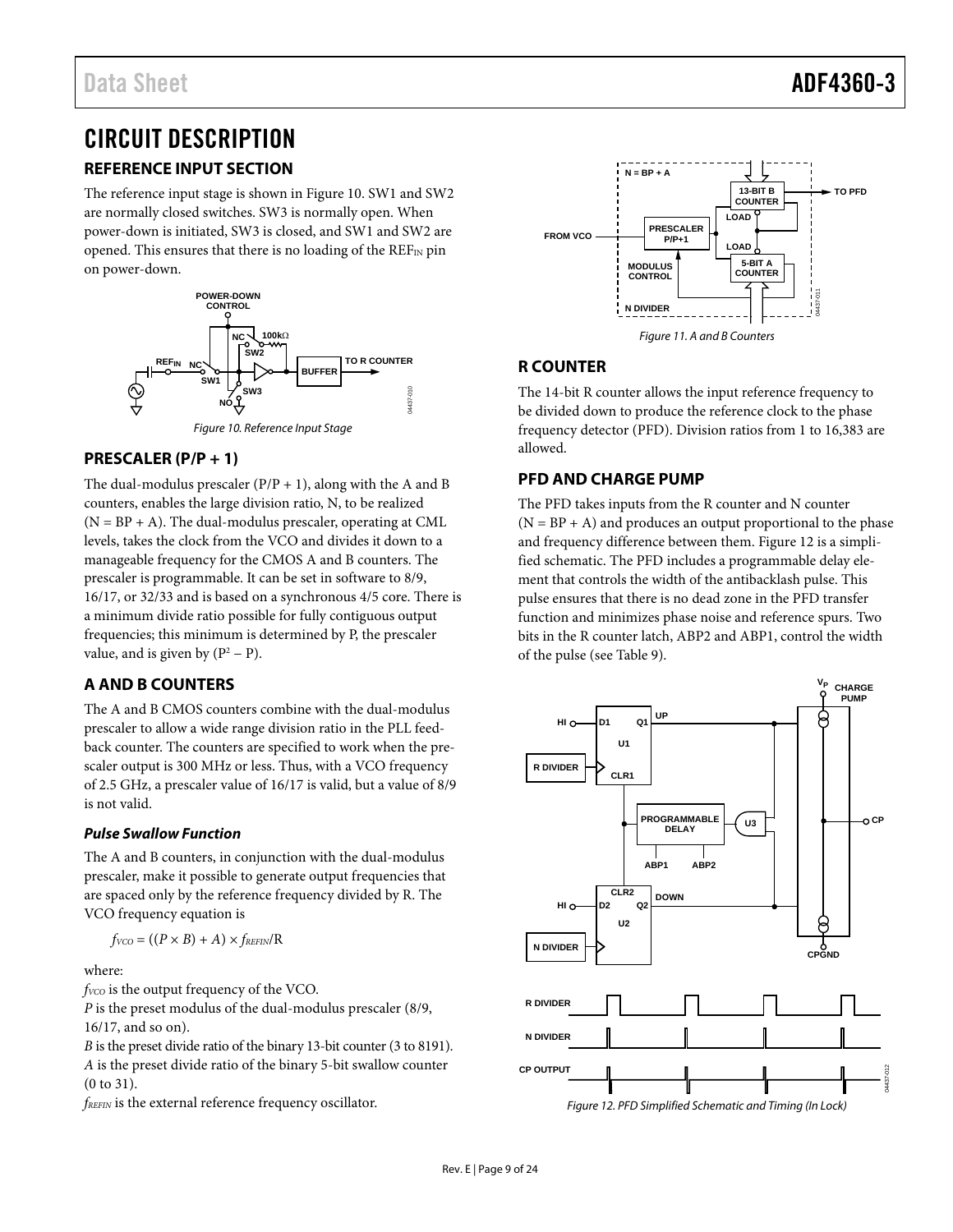#### <span id="page-9-0"></span>**MUXOUT AND LOCK DETECT**

The output multiplexer on th[e ADF4360-3](http://www.analog.com/ADF4360-3?doc=ADF4360-3.pdf) allows the user to access various internal points on the chip. The state of MUX-OUT is controlled by M3, M2, and M1 in the function latch. The full truth table is shown o[n Table 7.](#page-12-0) [Figure 13](#page-9-3) shows the MUXOUT section in block diagram form.

#### *Lock Detect*

MUXOUT can be programmed for two types of lock detect: digital and analog. Digital lock detect is active high. When LDP in the R counter latch is set to 0, digital lock detect is set high when the phase error on three consecutive phase detector cycles is less than 15 ns.

With LDP set to 1, five consecutive cycles of less than 15 ns phase error are required to set the lock detect. It stays set high until a phase error of greater than 25 ns is detected on any subsequent PD cycle.

The N-channel open-drain analog lock detect should be operated with an external pull-up resistor of 10 k $\Omega$  nominal. When lock has been detected, this output is high with narrow lowgoing pulses.



<span id="page-9-3"></span><span id="page-9-1"></span>

The digital section of th[e ADF4360-3](http://www.analog.com/ADF4360-3?doc=ADF4360-3.pdf) includes a 24-bit input shift register, a 14-bit R counter, and an 18-bit N counter, comprised of a 5-bit A counter and a 13-bit B counter. Data is clocked into the 24-bit shift register on each rising edge of CLK. The data is clocked in MSB first. Data is transferred from the shift register to one of four latches on the rising edge of LE. The destination latch is determined by the state of the two control bits (C2, C1) in the shift register. These are the two LSBs—DB1, DB0—as shown i[n Figure 2.](#page-4-1)

The truth table for these bits is shown in [Table 5.](#page-9-4) [Table 6](#page-11-1) shows a summary of how the latches are programmed. Note that the test mode latch is used for factory testing and should not be programmed by the user.

<span id="page-9-4"></span>

|    | <b>Control Bits</b> |                        |
|----|---------------------|------------------------|
| C) | ГΊ                  | Data Latch             |
|    |                     | Control Latch          |
|    |                     | <b>R</b> Counter       |
|    |                     | N Counter (A and B)    |
|    |                     | <b>Test Mode Latch</b> |

#### <span id="page-9-2"></span>**VCO**

The VCO core in th[e ADF4360-3](http://www.analog.com/ADF4360-3?doc=ADF4360-3.pdf) uses eight overlapping bands, as shown i[n Figure 14,](#page-9-5) to allow a wide frequency range to be covered without a large VCO sensitivity  $(K_V)$  and resultant poor phase noise and spurious performance.

The correct band is chosen automatically by the band select logic at power-up or whenever the N counter latch is updated. It is important that the correct write sequence be followed at power-up. This sequence is

- 1. R counter latch
- 2. Control latch
- 3. N counter latch

During band select logic, which takes five PFD cycles, the VCO V<sub>TUNE</sub> is disconnected from the output of the loop filter and connected to an internal reference voltage.



<span id="page-9-5"></span>The R counter output is used as the clock for the band select logic and should not exceed 1 MHz. A programmable divider is provided at the R counter input to allow division by 1, 2, 4, or 8 and is controlled by Bits BSC1 and BSC2 in the R counter latch. Where the required PFD frequency exceeds 1 MHz, the divide ratio should be set to allow enough time for correct band selection.

After band select, normal PLL action resumes. The nominal value of KV is 45 MHz/V or 23 MHz/V if divide-by-2 operation has been selected (by programming DIV2 [DB22] high in the N counter latch). Th[e ADF4360-3](http://www.analog.com/ADF4360-3?doc=ADF4360-3.pdf) contains linearization circuitry to minimize any variation of the product of I<sub>CP</sub> and K<sub>V</sub>.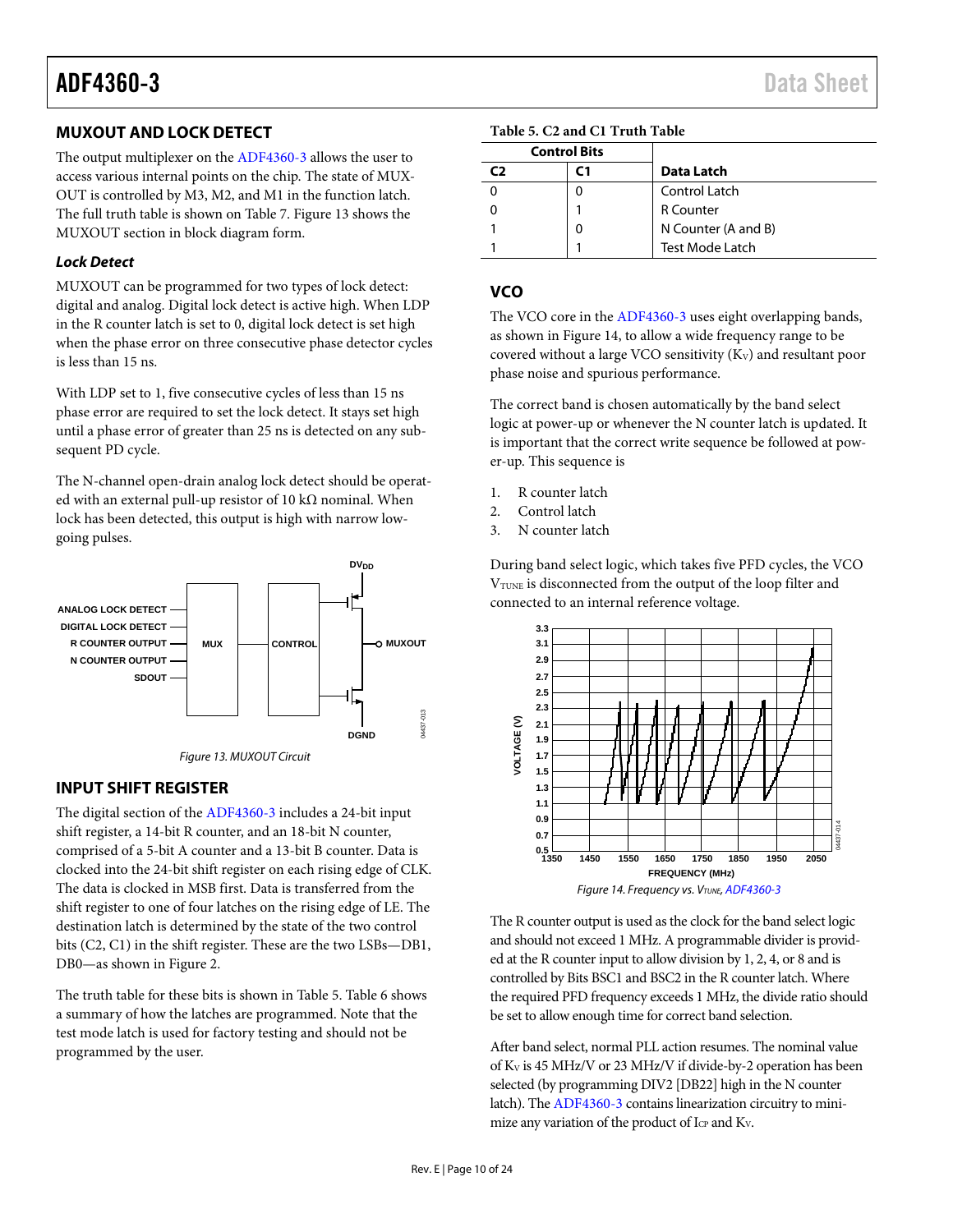The operating current in the VCO core is programmable in four steps: 5 mA, 10 mA, 15 mA, and 20 mA. This is controlled by Bits PC1 and PC2 in the control latch.

#### <span id="page-10-0"></span>**OUTPUT STAGE**

The RF<sub>OUT</sub>A and RF<sub>OUT</sub>B pins of the [ADF4360-3](http://www.analog.com/ADF4360-3?doc=ADF4360-3.pdf) are connected to the collectors of an NPN differential pair driven by buffered outputs of the VCO, as shown i[n Figure 15.](#page-10-1) To allow the user to optimize the power dissipation vs. the output power requirements, the tail current of the differential pair is programmable via Bits PL1 and PL2 in the control latch. Four current levels may be set: 3.5 mA, 5 mA, 7.5 mA, and 11 mA. These levels give output power levels of −12 dBm, −9 dBm, −6 dBm, and −3dBm, respectively, using a 50  $\Omega$  resistor to  $\mathrm{V_{DD}}$  and ac coupling into a 50 Ω load. Alternatively, both outputs can be combined in a  $1 +$ 1:1 transformer or a 180° microstrip coupler (see the [Output](#page-21-1)  [Matching](#page-21-1) section).

If the outputs are used individually, the optimum output stage consists of a shunt inductor to  $V_{DD}$ .

Another feature of th[e ADF4360-3](http://www.analog.com/ADF4360-3?doc=ADF4360-3.pdf) is that the supply current to the RF output stage is shut down until the device achieves lock as measured by the digital lock detect circuitry. This is enabled by the mute-till-lock detect (MTLD) bit in the control latch.



<span id="page-10-1"></span>*Figure 15. Output Stag[e ADF4360-3](http://www.analog.com/ADF4360-3?doc=ADF4360-3.pdf)*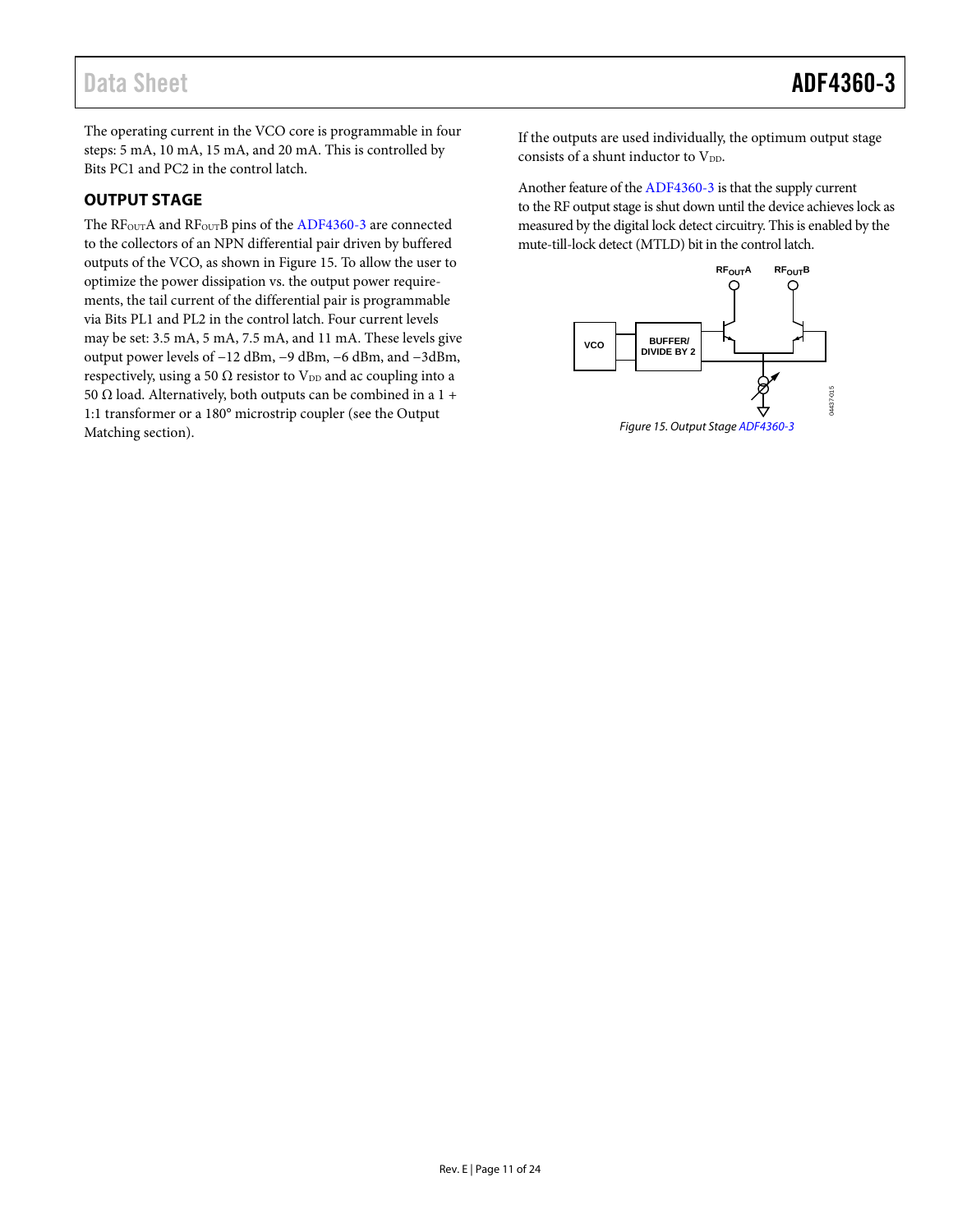#### <span id="page-11-0"></span>**LATCH STRUCTURE**

[Table 6](#page-11-1) shows the three on-chip latches for th[e ADF4360-3.](http://www.analog.com/ADF4360-3?doc=ADF4360-3.pdf) The two LSBs decide which latch is programmed.

#### <span id="page-11-1"></span>**Table 6. Latch Structure**

#### **CONTROL LATCH**

|                | <b>PRESCALER</b><br><b>VALUE</b>                                                                | $\sim$<br>۰<br>٥<br>ᅐᅌ      | ╷空下<br>ÿξ<br>$\circ$<br>ᄫᄫ |      | <b>CURRENT</b><br><b>SETTING 2</b> |      |        | <b>CURRENT</b><br>SETTING 1 |                  |                 | <b>OUTPUT</b><br><b>POWER</b><br>LEVEL | ≓<br>운로           | z<br>ပ<br>ී | ш<br>ပ          | α,<br>喉눈<br>ш<br>인도필의 |                | <b>MUXOUT</b><br><b>CONTROL</b> |     | 없<br>통쓺<br>ய<br>≃<br>o | <b>CORE</b><br><b>POWER</b> | LEVEL           | <b>CONTROL</b>  | <b>BITS</b>     |
|----------------|-------------------------------------------------------------------------------------------------|-----------------------------|----------------------------|------|------------------------------------|------|--------|-----------------------------|------------------|-----------------|----------------------------------------|-------------------|-------------|-----------------|-----------------------|----------------|---------------------------------|-----|------------------------|-----------------------------|-----------------|-----------------|-----------------|
|                | DB23   DB22   DB21   DB20   DB19   DB18   DB17   DB16   DB15   DB14   DB13   DB12   DB11   DB10 |                             |                            |      |                                    |      |        |                             |                  |                 |                                        |                   |             | DB <sub>9</sub> | DB <sub>8</sub>       | DB7            | DB <sub>6</sub>                 | DB5 | DB4                    | DB <sub>3</sub>             | DB <sub>2</sub> | DB <sub>1</sub> | DB <sub>0</sub> |
| P <sub>2</sub> | P <sub>1</sub>                                                                                  | P <sub>D</sub> <sub>2</sub> | PD <sub>1</sub>            | CPI6 | CPI5                               | CPI4 | I CPI3 | CPI <sub>2</sub>            | CP <sub>11</sub> | PL <sub>2</sub> | PL <sub>1</sub>                        | <b>IMTLDI CPG</b> |             | СP              | <b>PDP</b>            | M <sub>3</sub> | M <sub>2</sub>                  | M1  | <b>CR</b>              | PC <sub>2</sub>             | PC <sub>1</sub> | C2(0) C1(0)     |                 |

#### **N COUNTER LATCH**

| DIVIDE-BY-<br>2 SELECT | DIVIDE<br>ิ<br>٠r<br>m           | <b>GAIN</b><br>င်            |              |            |                                                                                 |                                                 |                          | <b>13-BIT B COUNTER</b>         |           |           |                  |           |                  |                 |                 | ۵<br>><br>Œ<br><b>S</b><br>RE |                 | <b>5-BIT A COUNTER</b> |     |                 |                               |     | <b>CONTROL</b><br><b>BITS</b> |
|------------------------|----------------------------------|------------------------------|--------------|------------|---------------------------------------------------------------------------------|-------------------------------------------------|--------------------------|---------------------------------|-----------|-----------|------------------|-----------|------------------|-----------------|-----------------|-------------------------------|-----------------|------------------------|-----|-----------------|-------------------------------|-----|-------------------------------|
|                        | DB23   DB22   DB21   DB20   DB19 |                              |              |            |                                                                                 |                                                 | DB18 DB17 DB16 DB15 DB14 |                                 |           |           | <b>DB13 DB12</b> |           | <b>DB11 DB10</b> | DB <sub>9</sub> | DB <sub>8</sub> | DB7                           | DB <sub>6</sub> | DB <sub>5</sub>        | DB4 | DB <sub>3</sub> | DB <sub>2</sub>               | DB1 | DB <sub>0</sub>               |
| DIVSEL DIV2            |                                  | <b>CPG</b>                   | <b>B13</b>   | <b>B12</b> | <b>B11</b>                                                                      | <b>B10</b>                                      | B <sub>9</sub>           | B <sub>8</sub>                  | <b>B7</b> | <b>B6</b> | <b>B5</b>        | <b>B4</b> | B <sub>3</sub>   | <b>B2</b>       | <b>B1</b>       | <b>RSV</b>                    | A <sub>5</sub>  | A4                     | A3  | A2              | Α1                            |     | C2(1) C1(0)                   |
|                        | <b>R COUNTER LATCH</b>           |                              |              |            |                                                                                 |                                                 |                          |                                 |           |           |                  |           |                  |                 |                 |                               |                 |                        |     |                 |                               |     |                               |
| RESERVED               | <b>RVED</b><br>RESEI             | <b>BAND</b><br><b>SELECT</b> | <b>CLOCK</b> |            | <b>TEST<br/> MODE<br/> MODE<br/> LOCK<br/> DETECT<br/> DETECT<br/> PRECISIC</b> | <b>ANTI-</b><br><b>BACKLASH</b><br><b>PULSE</b> | WIDTH                    | <b>14-BIT REFERENCE COUNTER</b> |           |           |                  |           |                  |                 |                 |                               |                 |                        |     |                 | <b>CONTROL</b><br><b>BITS</b> |     |                               |

#### **R COUNTER LATCH**

| 읎<br><b>RESERV</b> | ш<br>ᄔ<br>ഗ                                                           |           | <b>BAND</b><br><b>SELECT</b><br><b>CLOCK</b> | ш<br>⊢≥    | ម្លេ<br>ہ ہ |           | ANTI-<br><b>BACKLASH</b><br><b>PULSE</b><br>WIDTH |            |            |     |                 |            | <b>14-BIT REFERENCE COUNTER</b> |     |     |                |                 |                 |                 |                 |                 |                 | <b>CONTROL</b><br><b>BITS</b> |
|--------------------|-----------------------------------------------------------------------|-----------|----------------------------------------------|------------|-------------|-----------|---------------------------------------------------|------------|------------|-----|-----------------|------------|---------------------------------|-----|-----|----------------|-----------------|-----------------|-----------------|-----------------|-----------------|-----------------|-------------------------------|
|                    | DB23 DB22 DB21 DB20 DB19 DB18 DB17 DB16 DB15 DB14 DB13 DB12 DB11 DB10 |           |                                              |            |             |           |                                                   |            |            |     |                 |            |                                 | DB9 | DB8 | DB7            | DB <sub>6</sub> | DB <sub>5</sub> | DB <sub>4</sub> | DB <sub>3</sub> | DB <sub>2</sub> | DB <sub>1</sub> | DB <sub>0</sub>               |
| <b>RSV</b>         | <b>RSV</b>                                                            | BSC2 BSC1 |                                              | <b>TMB</b> | <b>LDP</b>  | ABP2 ABP1 |                                                   | <b>R14</b> | <b>R13</b> | R12 | R <sub>11</sub> | <b>R10</b> | R9                              | R8  | R7  | R <sub>6</sub> | R <sub>5</sub>  | R4              | R <sub>3</sub>  | R <sub>2</sub>  | R <sub>1</sub>  |                 | C2 (0) C1 (1) ୁ               |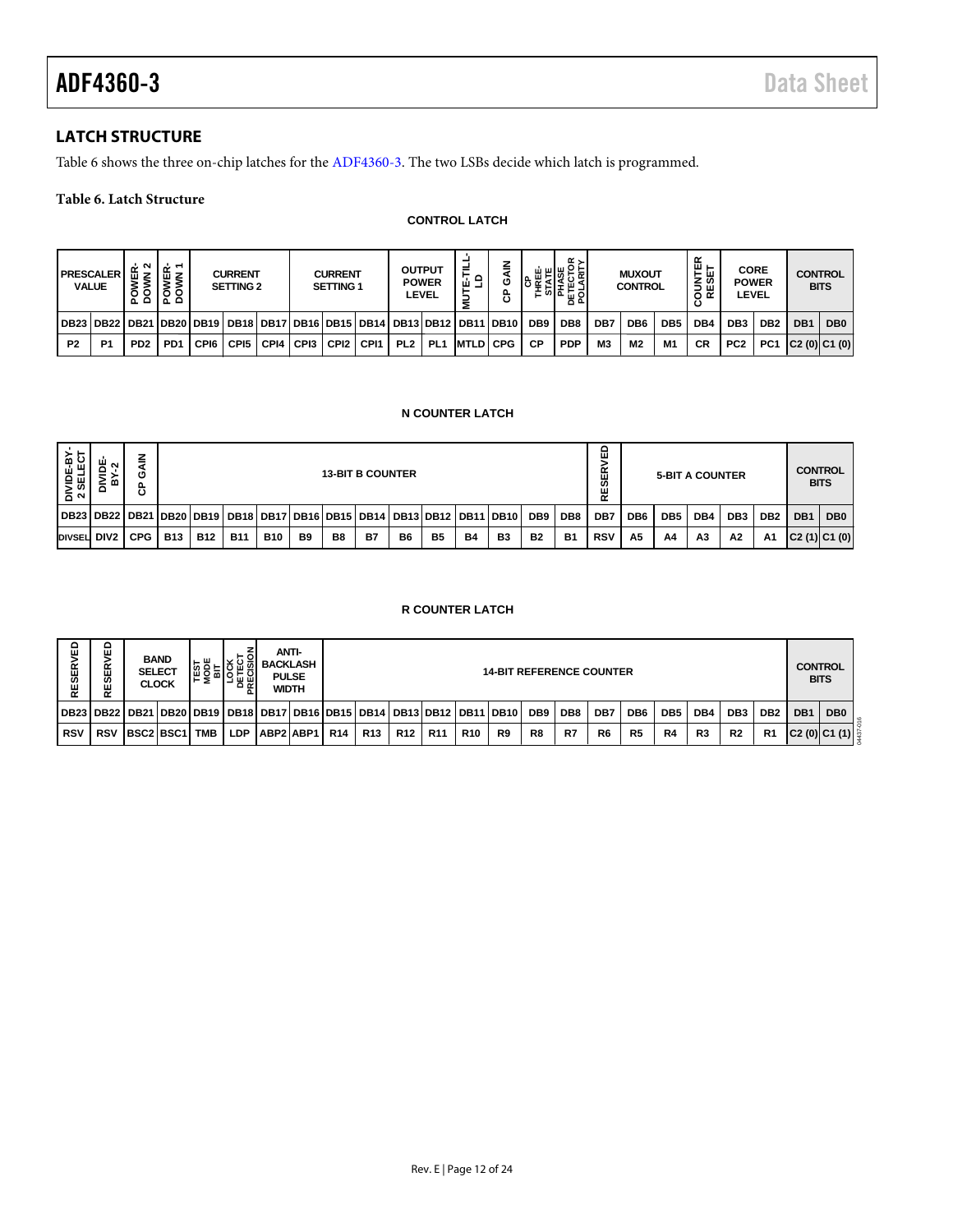## Data Sheet **ADF4360-3**

#### <span id="page-12-0"></span>**Table 7. Control Latch**

|                                                               | <b>PRESCALER</b><br><b>VALUE</b>                                                                                                                                                                                                                                                                                                                                                                                                                                                                                                                                                                                                                                                                                                                                                                                                                                                                                                                                                                                                                                                                                                                                                                                                                   | POWER-<br>DOWN 2              | POWER-<br>DOWN 1                                      |                 | <b>CURRENT</b><br><b>SETTING 2</b> |                         |                                                                                     | <b>CURRENT</b><br><b>SETTING 1</b> |                                                             |                 | <b>OUTPUT</b><br><b>POWER</b><br><b>LEVEL</b> | <b>MUTE-TILL-</b><br>G | GAIN<br>ဇိ  |                 | CP<br>THREE-<br>STATE<br>PHASE<br>POLARITY<br>POLARITY |                | <b>MUXOUT</b><br><b>CONTROL</b>                                     |                                                        | COUNTER<br>RESET                                          | <b>LEVEL</b>            | CORE<br><b>POWER</b>                                               | <b>CONTROL</b>                                                                                  | <b>BITS</b>             |
|---------------------------------------------------------------|----------------------------------------------------------------------------------------------------------------------------------------------------------------------------------------------------------------------------------------------------------------------------------------------------------------------------------------------------------------------------------------------------------------------------------------------------------------------------------------------------------------------------------------------------------------------------------------------------------------------------------------------------------------------------------------------------------------------------------------------------------------------------------------------------------------------------------------------------------------------------------------------------------------------------------------------------------------------------------------------------------------------------------------------------------------------------------------------------------------------------------------------------------------------------------------------------------------------------------------------------|-------------------------------|-------------------------------------------------------|-----------------|------------------------------------|-------------------------|-------------------------------------------------------------------------------------|------------------------------------|-------------------------------------------------------------|-----------------|-----------------------------------------------|------------------------|-------------|-----------------|--------------------------------------------------------|----------------|---------------------------------------------------------------------|--------------------------------------------------------|-----------------------------------------------------------|-------------------------|--------------------------------------------------------------------|-------------------------------------------------------------------------------------------------|-------------------------|
| <b>DB23</b>                                                   | <b>DB22</b>                                                                                                                                                                                                                                                                                                                                                                                                                                                                                                                                                                                                                                                                                                                                                                                                                                                                                                                                                                                                                                                                                                                                                                                                                                        | <b>DB21</b>                   | <b>DB20</b>                                           | <b>DB19</b>     | <b>DB18</b>                        | <b>DB17</b>             | DB16 DB15 DB14                                                                      |                                    |                                                             |                 | <b>DB13 DB12</b>                              | <b>DB11</b>            | <b>DB10</b> | DB <sub>9</sub> | DB <sub>8</sub>                                        | DB7            | DB <sub>6</sub>                                                     | DB <sub>5</sub>                                        | DB4                                                       | DB <sub>3</sub>         | DB <sub>2</sub>                                                    | DB1                                                                                             | DB <sub>0</sub>         |
| <b>P2</b>                                                     | <b>P1</b>                                                                                                                                                                                                                                                                                                                                                                                                                                                                                                                                                                                                                                                                                                                                                                                                                                                                                                                                                                                                                                                                                                                                                                                                                                          | P <sub>D</sub> <sub>2</sub>   | PD <sub>1</sub>                                       | CPI6            | CPI <sub>5</sub>                   | CPI4                    | CPI3                                                                                | CPI <sub>2</sub>                   | CPI1                                                        | PL <sub>2</sub> | PL <sub>1</sub>                               | <b>MTLD</b>            | <b>CPG</b>  | <b>CP</b>       | <b>PDP</b>                                             | M <sub>3</sub> | M2                                                                  | M <sub>1</sub>                                         | CR                                                        | PC <sub>2</sub>         | PC <sub>1</sub>                                                    | $C2(0)$ $C1(0)$                                                                                 |                         |
|                                                               |                                                                                                                                                                                                                                                                                                                                                                                                                                                                                                                                                                                                                                                                                                                                                                                                                                                                                                                                                                                                                                                                                                                                                                                                                                                    |                               |                                                       |                 |                                    |                         |                                                                                     |                                    |                                                             |                 |                                               |                        |             |                 |                                                        |                |                                                                     |                                                        | PC <sub>2</sub><br>0<br>0<br>$\mathbf{1}$<br>$\mathbf{1}$ | PC1<br>0<br>1<br>0<br>1 | 5mA<br>10 <sub>m</sub> A<br>15 <sub>m</sub> A<br>20 <sub>m</sub> A |                                                                                                 | <b>CORE POWER LEVEL</b> |
|                                                               | PHASE DETECTOR<br>CPI4<br>CPI6<br>CPI <sub>5</sub><br>$I_{CP}(mA)$<br><b>PDP</b><br><b>POLARITY</b><br>CPI3<br>CPI1<br>CPI <sub>2</sub><br>$4.7k\Omega$<br><b>COUNTER</b><br>0<br><b>NEGATIVE</b><br>0<br>0<br>0<br>0.31<br>CR<br><b>OPERATION</b><br><b>POSITIVE</b><br>1<br>$\mathbf{0}$<br>$\mathbf 0$<br>1<br>0.62<br>0<br><b>NORMAL</b><br>0<br>$\mathbf{1}$<br>0<br>0.93<br>1<br>R, A, B COUNTERS<br>$\pmb{0}$<br>1.25<br><b>CHARGE PUMP</b><br>1<br>$\mathbf{1}$<br><b>HELD IN RESET</b><br><b>OUTPUT</b><br>$\pmb{0}$<br>CP<br>1<br>0<br>1.56<br>1.87<br>$\overline{\mathbf{0}}$<br><b>NORMAL</b><br>$\mathbf{1}$<br>$\mathbf{0}$<br>$\mathbf{1}$<br>THREE-STATE<br>1<br>$\pmb{0}$<br>2.18<br>1<br>$\mathbf{1}$<br>$\mathbf{1}$<br>$\mathbf{1}$<br>$\mathbf{1}$<br>2.50<br>CPG<br><b>CP GAIN</b><br>$\overline{\mathbf{0}}$<br><b>CURRENT SETTING 1</b><br><b>CURRENT SETTING 2</b><br>1<br><b>MTLD</b><br>MUTE-TILL-LOCK DETECT<br>$\pmb{0}$<br><b>DISABLED</b><br><b>ENABLED</b><br>1<br>M <sub>3</sub><br>M <sub>2</sub><br>M <sub>1</sub><br><b>OUTPUT</b><br>PL <sub>2</sub><br>PL <sub>1</sub><br><b>OUTPUT POWER LEVEL</b><br>0<br>0<br>THREE-STATE OUTPUT<br>0<br>POWER INTO 500 (USING 500 TO V <sub>CC</sub> )<br><b>CURRENT</b> |                               |                                                       |                 |                                    |                         |                                                                                     |                                    |                                                             |                 |                                               |                        |             |                 |                                                        |                |                                                                     |                                                        |                                                           |                         |                                                                    |                                                                                                 |                         |
|                                                               |                                                                                                                                                                                                                                                                                                                                                                                                                                                                                                                                                                                                                                                                                                                                                                                                                                                                                                                                                                                                                                                                                                                                                                                                                                                    | <b>CE PIN</b><br>$\mathbf{0}$ | PD <sub>2</sub><br>x                                  |                 | PD <sub>1</sub><br>X               | 0<br>$\bf{0}$<br>1<br>1 | 0<br>1<br>0<br>1<br><b>MODE</b><br><b>ASYNCHRONOUS POWER-DOWN</b>                   |                                    | 3.5 <sub>m</sub> A<br>5.0 <sub>m</sub> A<br>7.5mA<br>11.0mA |                 | $-12dBm$<br>$-9dBr$<br>$-6dBm$<br>-3dBm       |                        |             |                 |                                                        |                | 0<br>$\bf{0}$<br>$\bf{0}$<br>1<br>$\mathbf{1}$<br>$\mathbf{1}$<br>1 | 0<br>1<br>1<br>$\mathbf 0$<br>0<br>$\overline{1}$<br>1 | 1<br>0<br>1<br>0<br>$\mathbf{1}$<br>0<br>1                |                         | (ACTIVE HIGH)<br>$DV_{DD}$<br><b>LOCK DETECT</b><br><b>DGND</b>    | <b>DIGITAL LOCK DETECT</b><br>N DIVIDER OUTPUT<br>R DIVIDER OUTPUT<br><b>SERIAL DATA OUTPUT</b> | N-CHANNEL OPEN-DRAIN    |
| P <sub>2</sub><br>$\pmb{0}$<br>$\pmb{0}$<br>$\mathbf{1}$<br>1 | P <sub>1</sub><br>$\pmb{0}$<br>$\mathbf{1}$<br>$\mathbf{0}$<br>$\mathbf{1}$                                                                                                                                                                                                                                                                                                                                                                                                                                                                                                                                                                                                                                                                                                                                                                                                                                                                                                                                                                                                                                                                                                                                                                        | $\overline{1}$<br>-1          | x<br>$\pmb{0}$<br>1<br>8/9<br>16/17<br>32/33<br>32/33 | PRESCALER VALUE | 0<br>$\mathbf{1}$<br>$\mathbf{1}$  | N437-017                | <b>NORMAL OPERATION</b><br><b>ASYNCHRONOUS POWER-DOWN</b><br>SYNCHRONOUS POWER-DOWN |                                    |                                                             |                 |                                               |                        |             |                 |                                                        |                |                                                                     |                                                        |                                                           |                         |                                                                    |                                                                                                 |                         |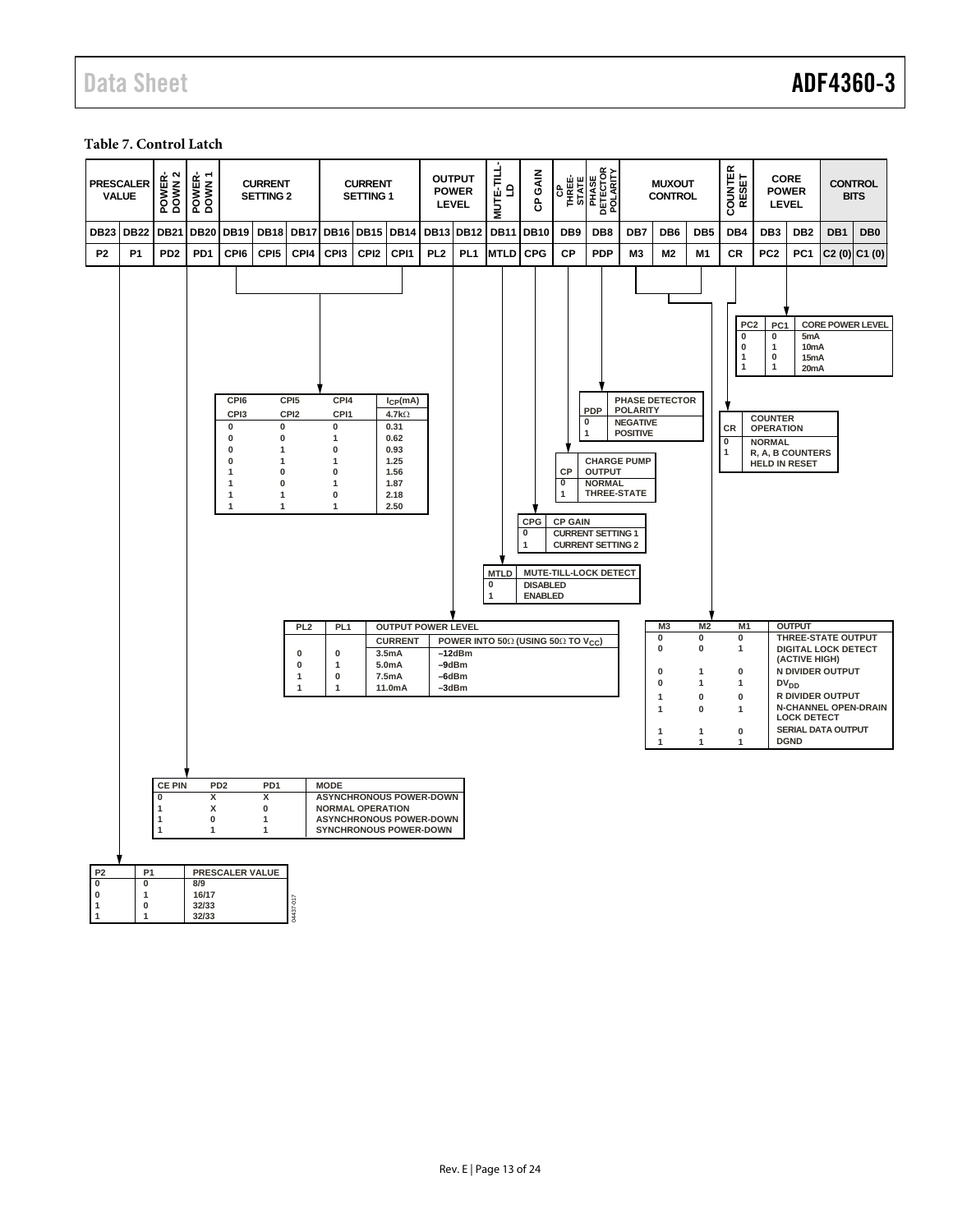## ADF4360-3 Data Sheet

#### <span id="page-13-0"></span>**Table 8. N Counter Latch**

| DIVIDE-BY-<br>2 SELECT<br><b>GAIN</b><br>DIVIDE-<br>BY-2<br>සි |                                                      |                          |                                                                    |                     | RESERVED                     |             |                | <b>5-BIT A COUNTER</b> |                |                                                                                                                                                                             |                                           | <b>CONTROL</b><br><b>BITS</b> |                          |                        |     |                                        |                                  |                                  |                 |
|----------------------------------------------------------------|------------------------------------------------------|--------------------------|--------------------------------------------------------------------|---------------------|------------------------------|-------------|----------------|------------------------|----------------|-----------------------------------------------------------------------------------------------------------------------------------------------------------------------------|-------------------------------------------|-------------------------------|--------------------------|------------------------|-----|----------------------------------------|----------------------------------|----------------------------------|-----------------|
| <b>DB23</b><br><b>DB22</b><br><b>DB21</b>                      | DB20 DB19 DB18                                       | <b>DB17</b>              | <b>DB16</b>                                                        | <b>DB15</b>         | <b>DB14</b>                  | <b>DB13</b> | <b>DB12</b>    | <b>DB11</b>            | <b>DB10</b>    | DB <sub>9</sub>                                                                                                                                                             | DB <sub>8</sub>                           | DB7                           | DB <sub>6</sub>          | DB <sub>5</sub>        | DB4 | DB <sub>3</sub>                        | DB2                              | DB1                              | DB <sub>0</sub> |
| <b>CPG</b><br>DIV <sub>2</sub><br><b>DIVSEL</b>                | <b>B13</b><br><b>B12</b>                             | <b>B11</b><br><b>B10</b> | <b>B9</b>                                                          | B8                  | <b>B7</b>                    | B6          | B <sub>5</sub> | Β4                     | B <sub>3</sub> | <b>B2</b>                                                                                                                                                                   | <b>B1</b>                                 | <b>RSV</b>                    | А5                       | A4                     | A3  | Α2                                     | Α1                               | $C2(1)$ $C1(0)$                  |                 |
|                                                                |                                                      |                          |                                                                    |                     |                              |             |                |                        |                |                                                                                                                                                                             | BY THE DEVICE AND<br>IS A DON'T CARE BIT. |                               | THIS BIT IS NOT USED     |                        |     |                                        |                                  |                                  |                 |
|                                                                |                                                      |                          |                                                                    |                     |                              |             |                |                        |                | A5                                                                                                                                                                          | A4                                        |                               |                          | А2                     |     | A1                                     |                                  | A COUNTER<br><b>DIVIDE RATIO</b> |                 |
|                                                                |                                                      |                          |                                                                    |                     |                              |             |                |                        |                | 0<br>0                                                                                                                                                                      | $\pmb{0}$<br>0                            |                               | ----------               | 0<br>0                 |     | $\pmb{0}$<br>$\mathbf{1}$              | 0<br>$\mathbf{1}$                |                                  |                 |
|                                                                |                                                      |                          |                                                                    |                     |                              |             |                |                        |                | 0<br>0                                                                                                                                                                      | 0<br>0                                    |                               | ----------<br>---------- | 1                      |     | 0                                      | $\mathbf 2$<br>3                 |                                  |                 |
|                                                                |                                                      |                          |                                                                    |                     |                              |             |                |                        |                |                                                                                                                                                                             | $\cdot$                                   |                               | <br>----------           | 1<br>$\bullet$         |     | 1<br>٠                                 | ٠                                |                                  |                 |
|                                                                |                                                      |                          |                                                                    |                     |                              |             |                |                        |                |                                                                                                                                                                             | $\blacksquare$<br>٠                       |                               | ----------<br>           | $\bullet$<br>$\bullet$ |     | $\ddot{\phantom{0}}$<br>$\blacksquare$ | $\blacksquare$<br>$\blacksquare$ |                                  |                 |
|                                                                |                                                      |                          |                                                                    |                     |                              |             |                |                        |                | 1<br>1                                                                                                                                                                      | 1<br>1                                    |                               | ----------<br>---------- | 0<br>0                 |     | 0<br>$\mathbf{1}$                      | 28<br>29                         |                                  |                 |
|                                                                |                                                      |                          |                                                                    |                     |                              |             |                |                        |                | 1<br>1                                                                                                                                                                      | 1<br>1                                    |                               | ----------<br>---------- | 1<br>1                 |     | 0<br>$\mathbf{1}$                      | 30<br>31                         |                                  |                 |
|                                                                |                                                      |                          |                                                                    |                     |                              |             |                |                        |                |                                                                                                                                                                             |                                           |                               |                          |                        |     |                                        |                                  |                                  |                 |
| 0                                                              | <b>B13</b><br><b>B12</b><br>0                        | <b>B11</b><br>0          |                                                                    | B <sub>3</sub><br>0 | 0                            | <b>B2</b>   | B1<br>0        |                        |                | <b>B COUNTER DIVIDE RATIO</b><br><b>NOT ALLOWED</b>                                                                                                                         |                                           |                               |                          |                        |     |                                        |                                  |                                  |                 |
| 0                                                              | 0<br>0                                               | 0                        |                                                                    | 0                   | 0                            |             | 1<br>0         |                        |                | <b>NOT ALLOWED</b>                                                                                                                                                          |                                           |                               |                          |                        |     |                                        |                                  |                                  |                 |
| 0<br>$\mathbf 0$                                               | 0                                                    | 0<br>0                   | <br>                                                               | 0<br>1              | $\mathbf{1}$<br>$\mathbf{1}$ |             | 1              | 3                      |                | <b>NOT ALLOWED</b>                                                                                                                                                          |                                           |                               |                          |                        |     |                                        |                                  |                                  |                 |
|                                                                |                                                      |                          | <br>                                                               |                     |                              |             |                |                        |                |                                                                                                                                                                             |                                           |                               |                          |                        |     |                                        |                                  |                                  |                 |
|                                                                |                                                      |                          |                                                                    |                     |                              |             |                |                        |                |                                                                                                                                                                             |                                           |                               |                          |                        |     |                                        |                                  |                                  |                 |
| $\mathbf{1}$<br>$\mathbf 1$                                    | 1<br>1                                               | 1<br>1                   | <br>                                                               | 1<br>$\mathbf{1}$   | 0<br>0                       |             | 0<br>1         |                        | 8188<br>8189   |                                                                                                                                                                             |                                           |                               |                          |                        |     |                                        |                                  |                                  |                 |
| $\mathbf{1}$                                                   | 1                                                    | 1                        |                                                                    | 1                   | 1                            |             | 0              |                        | 8190           |                                                                                                                                                                             |                                           |                               |                          |                        |     |                                        |                                  |                                  |                 |
| 1                                                              | 1                                                    | 1                        |                                                                    | $\mathbf{1}$        | 1                            |             | 1              |                        | 8191           |                                                                                                                                                                             |                                           |                               |                          |                        |     |                                        |                                  |                                  |                 |
|                                                                |                                                      |                          |                                                                    |                     |                              |             |                |                        |                |                                                                                                                                                                             |                                           |                               |                          |                        |     |                                        |                                  |                                  |                 |
|                                                                | <b>F4 (FUNCTION LATCH)</b><br><b>FASTLOCK ENABLE</b> | <b>CP GAIN</b>           | <b>OPERATION</b>                                                   |                     |                              |             |                |                        |                |                                                                                                                                                                             |                                           |                               |                          |                        |     |                                        |                                  |                                  |                 |
| 0                                                              |                                                      | 0                        | <b>CHARGE PUMP CURRENT SETTING 1</b><br><b>IS PERMANENTLY USED</b> |                     |                              |             |                |                        |                |                                                                                                                                                                             |                                           |                               |                          |                        |     |                                        |                                  |                                  |                 |
| 0                                                              |                                                      | $\mathbf{1}$             | <b>CHARGE PUMP CURRENT SETTING 2</b><br><b>IS PERMANENTLY USED</b> |                     |                              |             |                |                        |                |                                                                                                                                                                             |                                           |                               |                          |                        |     |                                        |                                  |                                  |                 |
|                                                                |                                                      |                          |                                                                    |                     |                              |             |                |                        |                |                                                                                                                                                                             |                                           |                               |                          |                        |     |                                        |                                  |                                  |                 |
|                                                                |                                                      |                          |                                                                    |                     |                              |             |                |                        |                | $N = BP + A$ : P IS PRESCALER VALUE SET IN THE CONTROL LATCH.                                                                                                               |                                           |                               |                          |                        |     |                                        |                                  |                                  |                 |
|                                                                |                                                      |                          |                                                                    |                     |                              |             |                |                        |                | B MUST BE GREATER THAN OR EQUAL TO A. FOR CONTINUOUSLY $\frac{3}{5}$<br>ADJACENT VALUES OF (N × F <sub>REF</sub> ), AT THE OUTPUT, N <sub>MIN</sub> IS (P <sup>2</sup> -P). |                                           |                               |                          |                        |     |                                        |                                  |                                  |                 |
| DIV <sub>2</sub><br>DIVIDE-BY-2                                |                                                      |                          |                                                                    |                     |                              |             |                |                        |                |                                                                                                                                                                             |                                           |                               |                          |                        |     |                                        |                                  |                                  |                 |
| $\pmb{0}$                                                      |                                                      |                          |                                                                    |                     |                              |             |                |                        |                |                                                                                                                                                                             |                                           |                               |                          |                        |     |                                        |                                  |                                  |                 |
| $\mathbf{1}$<br>DIVIDE-BY-2                                    | <b>FUNDAMENTAL OUTPUT</b>                            |                          |                                                                    |                     |                              |             |                |                        |                |                                                                                                                                                                             |                                           |                               |                          |                        |     |                                        |                                  |                                  |                 |
|                                                                |                                                      |                          |                                                                    |                     |                              |             |                |                        |                |                                                                                                                                                                             |                                           |                               |                          |                        |     |                                        |                                  |                                  |                 |
| <b>DIVSEL</b><br>DIVIDE-BY-2 SELECT (PRESCALER INPUT)          |                                                      |                          |                                                                    |                     |                              |             |                |                        |                |                                                                                                                                                                             |                                           |                               |                          |                        |     |                                        |                                  |                                  |                 |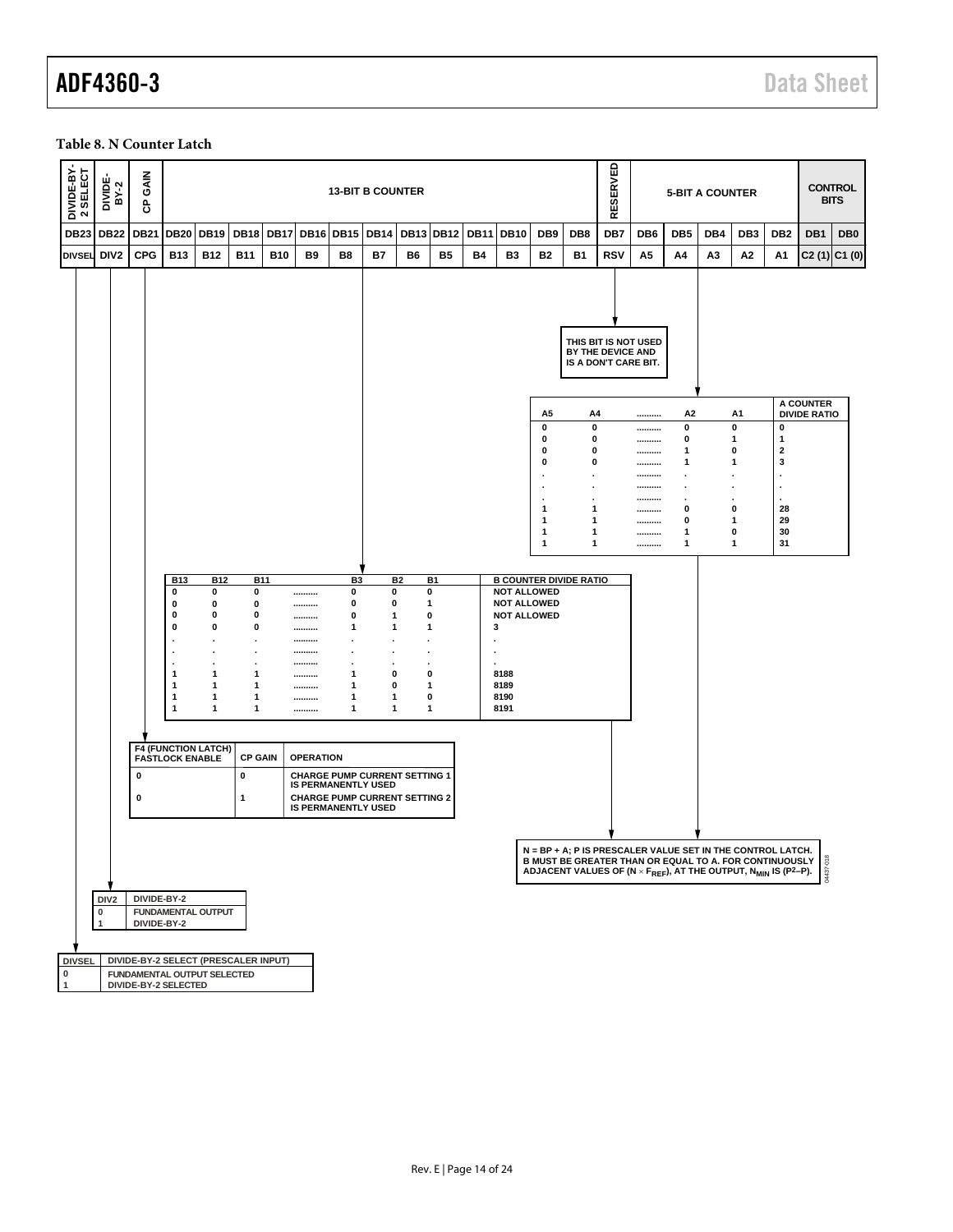#### <span id="page-14-0"></span>**Table 9. R Counter Latch**

|       | RESERVED                    | RESERVED                                        | <b>SELECT</b>    | <b>BAND</b><br><b>CLOCK</b>             | <b>TEST</b><br>MOBE<br>BIT             | る<br>$\begin{array}{c} \n\boxed{\text{GCK}} \\ \n\boxed{\text{DEIGU}} \\ \n\boxed{\text{NEGUSU}} \n\end{array}$<br>Δ. | <b>BACKLASH</b><br><b>PULSE</b><br><b>WIDTH</b> | <b>ANTI-</b>                                  |                 |                                                                                          |                 |                                                                                                       |                 |                   |                         |                 | <b>14-BIT REFERENCE COUNTER</b> |                 |                 |                |                              |                 |                                | <b>CONTROL</b><br><b>BITS</b> |
|-------|-----------------------------|-------------------------------------------------|------------------|-----------------------------------------|----------------------------------------|-----------------------------------------------------------------------------------------------------------------------|-------------------------------------------------|-----------------------------------------------|-----------------|------------------------------------------------------------------------------------------|-----------------|-------------------------------------------------------------------------------------------------------|-----------------|-------------------|-------------------------|-----------------|---------------------------------|-----------------|-----------------|----------------|------------------------------|-----------------|--------------------------------|-------------------------------|
|       | <b>DB23</b>                 | <b>DB22</b>                                     | <b>DB21</b>      | DB <sub>20</sub>                        | DB19                                   | <b>DB18</b>                                                                                                           | <b>DB17</b>                                     | <b>DB16</b>                                   | <b>DB15</b>     | DB14                                                                                     | <b>DB13</b>     | <b>DB12</b>                                                                                           | <b>DB11</b>     | <b>DB10</b>       | DB <sub>9</sub>         | DB8             | DB7                             | DB <sub>6</sub> | DB <sub>5</sub> | DB4            | DB <sub>3</sub>              | DB <sub>2</sub> | DB1                            | DB <sub>0</sub>               |
|       | <b>RSV</b>                  | <b>RSV</b>                                      | BSC2 BSC1        |                                         | <b>TMB</b>                             | <b>LDP</b>                                                                                                            | ABP2 ABP1                                       |                                               | R <sub>14</sub> | R <sub>13</sub>                                                                          | R <sub>12</sub> | R <sub>11</sub>                                                                                       | R <sub>10</sub> | R <sub>9</sub>    | R <sub>8</sub>          | R7              | R <sub>6</sub>                  | R <sub>5</sub>  | R4              | R <sub>3</sub> | R <sub>2</sub>               | R1              |                                | $C2(0)$ $C1(1)$               |
|       |                             |                                                 |                  |                                         |                                        |                                                                                                                       |                                                 |                                               |                 |                                                                                          |                 |                                                                                                       |                 |                   |                         |                 |                                 |                 |                 |                |                              |                 |                                |                               |
|       |                             |                                                 |                  |                                         |                                        |                                                                                                                       |                                                 |                                               |                 |                                                                                          |                 |                                                                                                       | R <sub>14</sub> | R <sub>13</sub>   |                         | R <sub>12</sub> |                                 | R <sub>3</sub>  |                 | R <sub>2</sub> | R <sub>1</sub>               |                 | <b>DIVIDE RATIO</b>            |                               |
|       |                             |                                                 |                  |                                         |                                        |                                                                                                                       |                                                 |                                               |                 |                                                                                          |                 |                                                                                                       | 0<br>0          | 0<br>0            | $\mathbf 0$<br>$\bf{0}$ |                 | <br>                            | 0<br>$\bf{0}$   | 0<br>1          |                | $\mathbf{0}$<br>$\mathbf{1}$ |                 | $\mathbf{1}$<br>$\overline{2}$ |                               |
|       |                             |                                                 |                  |                                         |                                        |                                                                                                                       |                                                 |                                               |                 |                                                                                          |                 |                                                                                                       | 0               | 0                 | 0                       |                 |                                 | 0               | 1               |                | $\mathbf 0$                  |                 | 3                              |                               |
|       |                             |                                                 |                  |                                         | <b>TEST MODE</b><br><b>BIT SHOULD</b>  |                                                                                                                       |                                                 |                                               |                 |                                                                                          |                 |                                                                                                       | 0               | 0                 | 0                       |                 |                                 | 1               | 0               |                | $\mathbf{1}$                 |                 | 4                              |                               |
|       |                             |                                                 |                  |                                         | BE SET TO 0                            |                                                                                                                       |                                                 |                                               |                 |                                                                                          |                 |                                                                                                       |                 | ÷                 |                         |                 | <br>----------                  |                 |                 |                | $\cdot$                      |                 |                                |                               |
|       |                             | THESE BITS ARE NOT<br><b>USED BY THE DEVICE</b> |                  |                                         | <b>FOR NORMAL</b><br><b>OPERATION.</b> |                                                                                                                       |                                                 |                                               |                 |                                                                                          |                 |                                                                                                       |                 |                   |                         |                 |                                 |                 |                 |                |                              |                 |                                |                               |
|       |                             | AND ARE DON'T CARE                              |                  |                                         |                                        |                                                                                                                       |                                                 |                                               |                 |                                                                                          |                 |                                                                                                       | 1<br>1          | $\mathbf{1}$<br>1 | 1<br>1                  |                 | <br>                            | 1<br>1          | 0<br>0          |                | $\mathbf 0$<br>$\mathbf{1}$  |                 | 16380<br>16381                 |                               |
| BITS. |                             |                                                 |                  |                                         |                                        |                                                                                                                       |                                                 |                                               |                 |                                                                                          |                 |                                                                                                       | 1               | 1                 | 1                       |                 |                                 | $\mathbf 1$     | 1               |                | $\mathbf 0$                  |                 | 16382                          |                               |
|       |                             |                                                 |                  |                                         |                                        |                                                                                                                       |                                                 |                                               |                 |                                                                                          |                 |                                                                                                       | $\mathbf{1}$    | 1                 | 1                       |                 |                                 | $\mathbf 1$     | 1               |                | $\mathbf{1}$                 |                 | 16383                          |                               |
|       |                             |                                                 |                  |                                         |                                        |                                                                                                                       | ABP <sub>2</sub><br>0<br>0<br>1                 | 0<br>$\mathbf{1}$<br>$\bf{0}$<br>$\mathbf{1}$ | ABP1            | 3.0 <sub>ns</sub><br>1.3ns<br>6.0ns<br>3.0 <sub>ns</sub>                                 |                 | ANTIBACKLASH PULSE WIDTH                                                                              |                 |                   |                         |                 |                                 |                 |                 |                |                              |                 |                                |                               |
|       |                             |                                                 |                  | LDP<br>$\mathbf 0$                      |                                        |                                                                                                                       |                                                 | <b>LOCK DETECT PRECISION</b>                  |                 | 15ns MUST OCCUR BEFORE LOCK DETECT IS SET.<br>15ns MUST OCCUR BEFORE LOCK DETECT IS SET. |                 | THREE CONSECUTIVE CYCLES OF PHASE DELAY LESS THAN<br>FIVE CONSECUTIVE CYCLES OF PHASE DELAY LESS THAN |                 |                   |                         |                 |                                 |                 |                 |                |                              |                 |                                |                               |
|       | BSC <sub>2</sub>            |                                                 | BSC <sub>1</sub> |                                         |                                        |                                                                                                                       | <b>BAND SELECT CLOCK DIVIDER</b>                |                                               |                 |                                                                                          |                 |                                                                                                       |                 |                   |                         |                 |                                 |                 |                 |                |                              |                 |                                |                               |
|       | $\mathbf{0}$<br>$\mathbf 0$ | $\mathbf 0$<br>1                                |                  | $\mathbf{1}$<br>$\overline{\mathbf{2}}$ |                                        |                                                                                                                       |                                                 |                                               |                 |                                                                                          |                 |                                                                                                       |                 |                   |                         |                 |                                 |                 |                 |                |                              |                 |                                |                               |
|       | $\mathbf{1}$                | $\mathbf 0$                                     |                  | $\overline{4}$                          |                                        |                                                                                                                       |                                                 | 04437-019                                     |                 |                                                                                          |                 |                                                                                                       |                 |                   |                         |                 |                                 |                 |                 |                |                              |                 |                                |                               |
|       | $\mathbf{1}$                | $\mathbf{1}$                                    |                  | 8                                       |                                        |                                                                                                                       |                                                 |                                               |                 |                                                                                          |                 |                                                                                                       |                 |                   |                         |                 |                                 |                 |                 |                |                              |                 |                                |                               |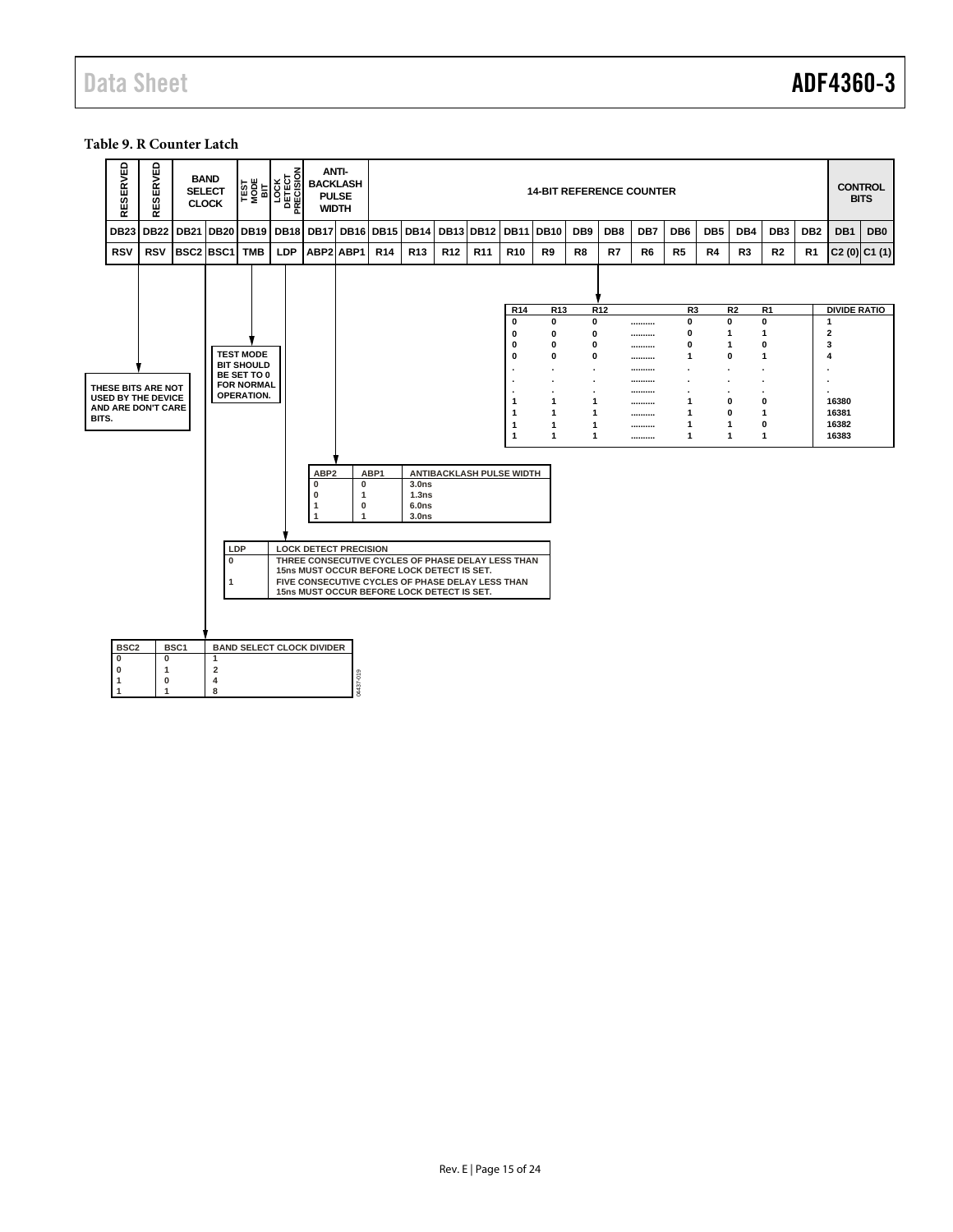#### <span id="page-15-0"></span>**POWER-UP**

#### *Power-Up Sequence*

The correct programming sequence for th[e ADF4360-3](http://www.analog.com/ADF4360-3?doc=ADF4360-3.pdf) after power-up is:

- 1. R counter latch
- 2. Control latch
- 3. N counter latch

#### <span id="page-15-2"></span>*Initial Power-Up*

Initial power-up refers to programming the device after the application of voltage to the  $AV<sub>DD</sub>, DV<sub>DD</sub>, V<sub>VCO</sub>$ , and CE pins. On initial power-up, an interval is required between programming the control latch and programming the N counter latch.

This interval is necessary to allow the transient behavior of the [ADF4360-3](http://www.analog.com/ADF4360-3?doc=ADF4360-3.pdf) during initial power-up to have settled. During initial power-up, a write to the control latch powers up the device, and the bias currents of the VCO begins to settle. If these

<span id="page-15-1"></span>Table 10. C<sub>N</sub> Capacitance vs. Interval and Phase Noise

currents have not settled to within 10% of their steady-state value, and if the N counter latch is then programmed, the VCO may not be able to oscillate at the desired frequency, which does not allow the band select logic to choose the correct frequency band, and the [ADF4360-3](http://www.analog.com/ADF4360-3?doc=ADF4360-3.pdf) may not achieve lock. If the recommended interval is inserted, and the N counter latch is programmed, the band select logic can choose the correct frequency band, and the device locks to the correct frequency.

The duration of this interval is affected by the value of the capacitor on the  $C_N$  pin (Pin 14). This capacitor is used to reduce the close-in noise of th[e ADF4360-3](http://www.analog.com/ADF4360-3?doc=ADF4360-3.pdf) VCO. The recommended value of this capacitor is 10 µF. Using this value requires an interval of ≥5 ms between the latching in of the control latch bits and latching in of the N counter latch bits. If a shorter delay is required, this capacitor can be reduced. A slight phase noise penalty is incurred by this change, which is explained further in [Table 10.](#page-15-1)

| C <sub>N</sub> Value | <b>Recommended Interval Between Control Latch and N Counter latch</b> | Open-Loop Phase Noise at 10 kHz Offset |
|----------------------|-----------------------------------------------------------------------|----------------------------------------|
| $10 \mu F$           | $\geq$ 5 ms                                                           | $-87$ dBc                              |
| 440 nF               | $\geq 600$ us                                                         | $-86$ dBc                              |



*Figure 16[. ADF4360-3](http://www.analog.com/ADF4360-3?doc=ADF4360-3.pdf) Power-Up Timing*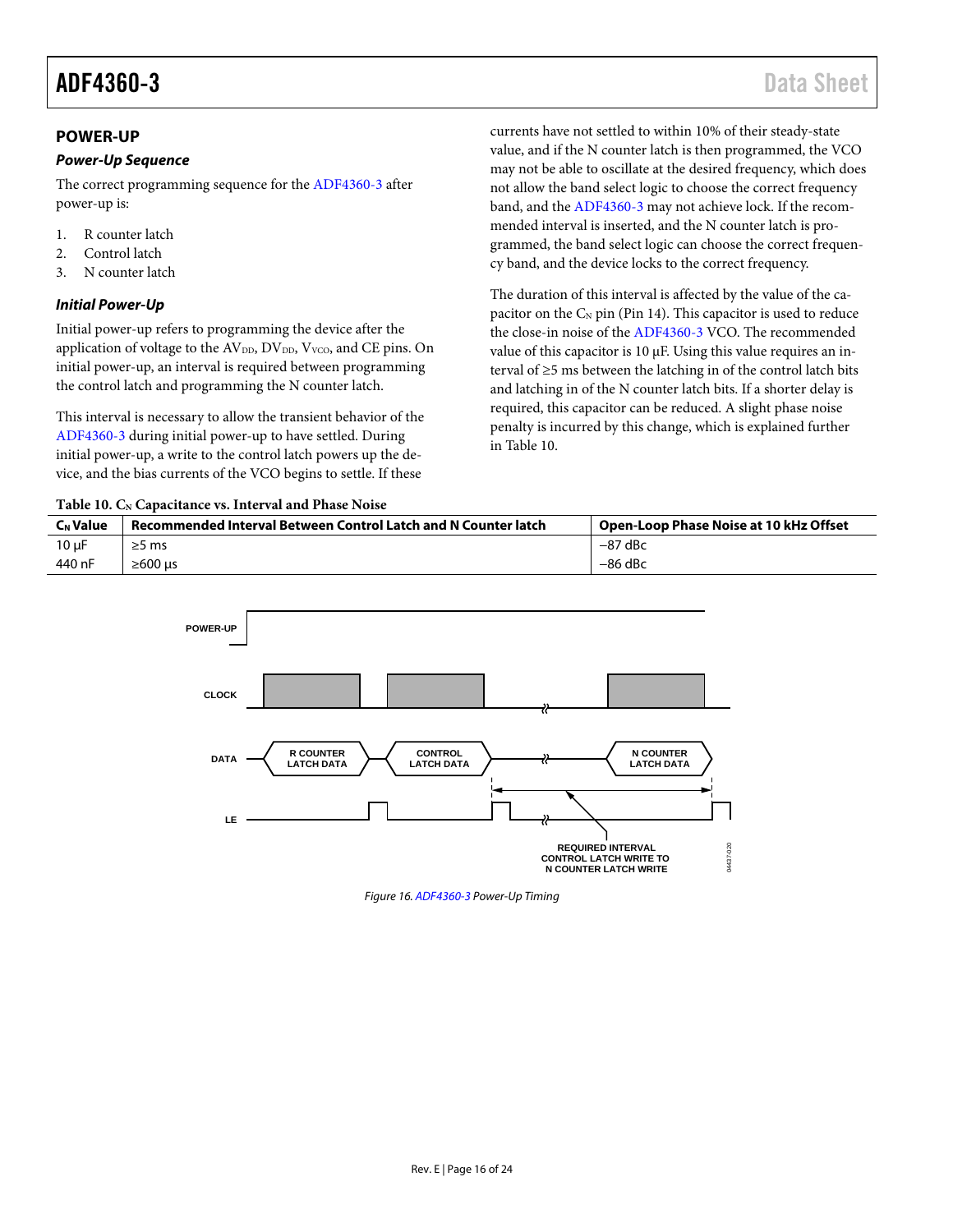#### *Hardware Power-Up/Power-Down*

If the device is powered down via the hardware (using the CE pin) and powered up again without any change to the N counter register during power-down, the device locks at the correct frequency because the device is already in the correct frequency band. The lock time depends on the value of capacitance on the  $C_N$  pin, which is <5 ms for 10  $\mu$ F capacitance. The smaller capacitance of 440 nF on this pin enables lock times of <600  $\mu$ s.

The N counter value cannot be changed while the device is in power-down, since the device may not lock to the correct frequency on power-up. If it is updated, the correct programming sequence for the device after power-up is to the R counter latch, followed by the control latch, and finally the N counter latch, with the required interval between the control latch and N counter latch, as described in th[e Initial Power-Up](#page-15-2) section.

#### *Software Power-Up/Power-Down*

If the device is powered down via the software (using the control latch) and powered up again without any change to the N counter latch during power-down, the device locks at the correct frequency because the device is already in the correct frequency band. The lock time depends on the value of capacitance on the  $C_N$  pin, which is <5 ms for 10  $\mu$ F capacitance. The smaller capacitance of 440 nF on this pin enables lock times of  $<$ 600 µs.

The N counter value cannot be changed while the device is in power-down because the device may not lock to the correct frequency on power-up. If it is updated, the correct programming sequence for the devices after power-up is to the R counter latch, followed by the control latch, and finally the N counter latch, with the required interval between the control latch and N counter latch, as described in the [Initial Power-Up](#page-15-2) section.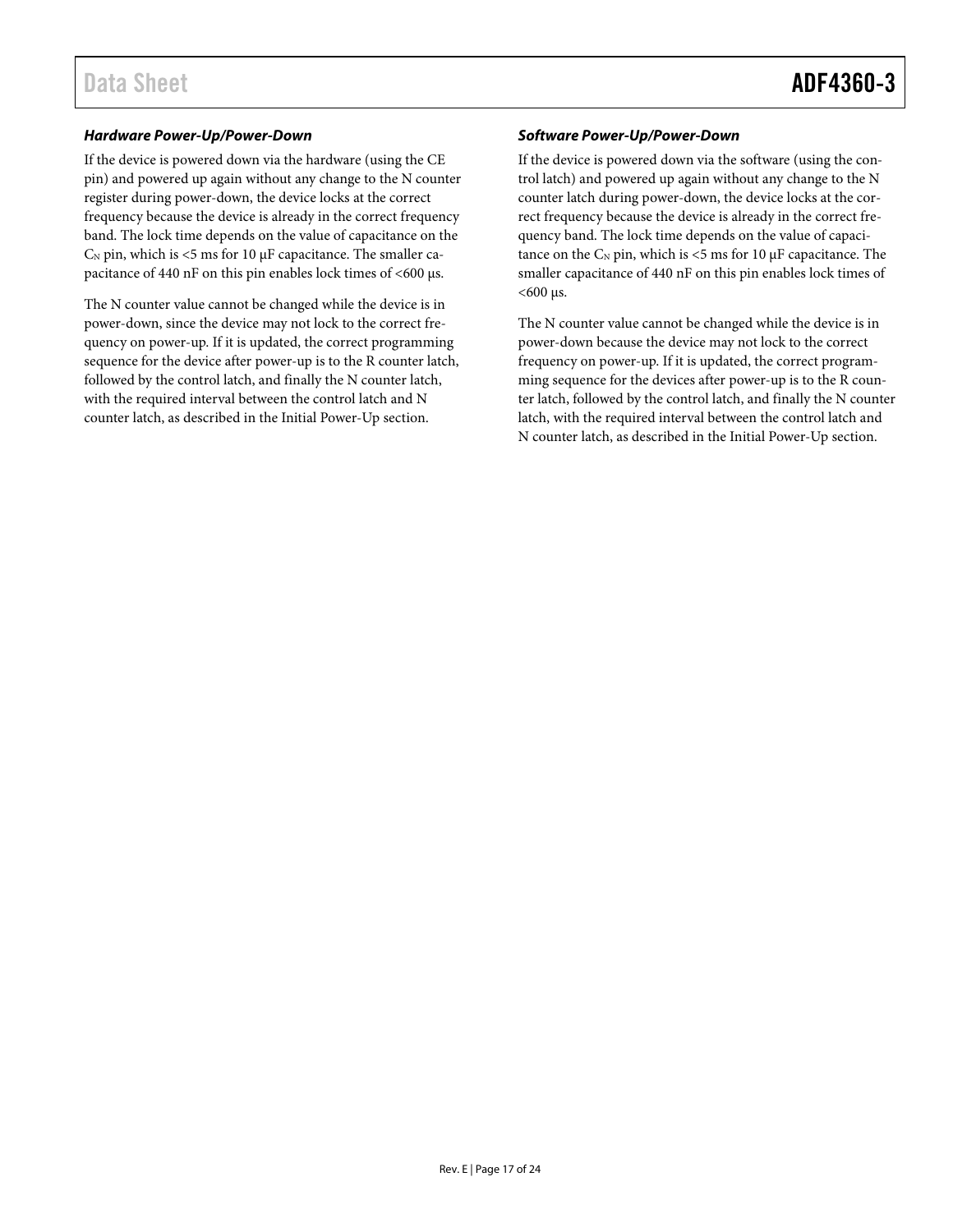### <span id="page-17-0"></span>**CONTROL LATCH**

With  $(C2, C1) = (0, 0)$ , the control latch is programmed[. Table 7](#page-12-0) shows the input data format for programming the control latch.

#### *Prescaler Value*

In th[e ADF4360-3,](http://www.analog.com/ADF4360-3?doc=ADF4360-3.pdf) P2 and P1 in the control latch set the prescaler values.

#### *Power-Down*

DB21 (PD2) and DB20 (PD1) provide programmable powerdown modes.

In the programmed asynchronous power-down, the device powers down immediately after latching a 1 into Bit PD1, with the condition that PD2 has been loaded with a 0. In the programmed synchronous power-down, the device power-down is gated by the charge pump to prevent unwanted frequency jumps. Once the power-down is enabled by writing a 1 into Bit PD1 (on the condition that a 1 has also been loaded to PD2), the device goes into power-down on the second rising edge of the R counter output, after LE goes high. When the CE pin is low, the device is immediately disabled regardless of the state of PD1 or PD2.

When a power-down is activated (either synchronous or asynchronous mode), the following events occur:

- All active dc current paths are removed.
- The R, N, and timeout counters are forced to their load state conditions.
- The charge pump is forced into three-state mode.
- The digital lock detect circuitry is reset.
- The RF outputs are debiased to a high impedance state.
- The reference input buffer circuitry is disabled.
- The input register remains active and capable of loading and latching data.

#### *Charge Pump Currents*

CPI3, CPI2, and CPI1 in th[e ADF4360-3](http://www.analog.com/ADF4360-3?doc=ADF4360-3.pdf) determine Current Setting 1.

CPI6, CPI5, and CPI4 determine Current Setting 2. See the truth table in [Table 7.](#page-12-0)

#### *Output Power Level*

Bits PL1 and PL2 set the output power level of the VCO. See the truth table in [Table 7.](#page-12-0)

#### *Mute-Till-Lock Detect*

DB11 of the control latch in th[e ADF4360-3](http://www.analog.com/ADF4360-3?doc=ADF4360-3.pdf) is the mute-till-lock detect bit. This function, when enabled, ensures that the RF outputs are not switched on until the PLL is locked.

#### *CP Gain*

DB10 of the control latch in th[e ADF4360-3](http://www.analog.com/ADF4360-3?doc=ADF4360-3.pdf) is the charge pump gain bit. When it is programmed to a 1, Current Setting 2 is used. When it is programmed to a 0, Current Setting 1 is used.

#### *Charge Pump Three-State*

This bit puts the charge pump into three-state mode when programmed to a 1. It should be set to 0 for normal operation.

#### *Phase Detector Polarity*

The PDP bit in the [ADF4360-3](http://www.analog.com/ADF4360-3?doc=ADF4360-3.pdf) sets the phase detector polarity. The positive setting enabled by programming a 1 is used when using the on-chip VCO with a passive loop filter or with an active noninverting filter. It can also be set to 0. This is required if an active inverting loop filter is used.

#### *MUXOUT Control*

The on-chip multiplexer is controlled by M3, M2, and M1. See the truth table in [Table 7.](#page-12-0)

#### *Counter Reset*

DB4 is the counter reset bit for th[e ADF4360-3.](http://www.analog.com/ADF4360-3?doc=ADF4360-3.pdf) When this is 1, the R counter and the A, B counters are reset. For normal operation, this bit should be 0.

#### *Core Power Level*

PC1 and PC2 set the power level in the VCO core. The recommended setting is 15 mA. See the truth table in [Table 7.](#page-12-0)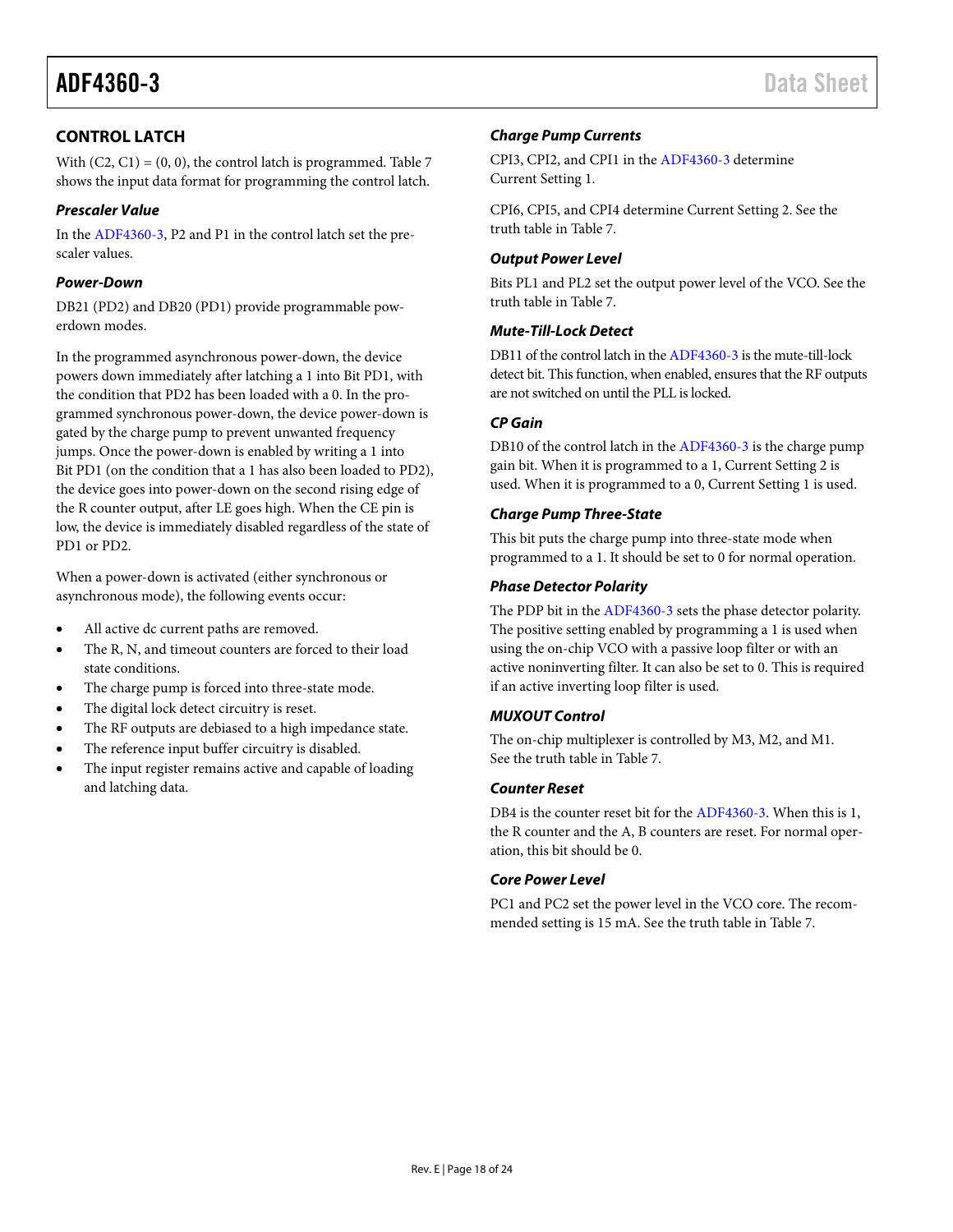### <span id="page-18-0"></span>**N COUNTER LATCH**

With  $(C2, C1) = (1, 0)$ , the N counter latch is programmed. [Table 8](#page-13-0) shows the input data format for programming the N counter latch.

#### *A Counter Latch*

A5 to A1 program the 5-bit A counter. The divide range is 0 (00000) to 31 (11111).

#### *Reserved Bits*

DB7 is a spare bit that is reserved. It should be programmed to 0.

#### *B Counter Latch*

B13 to B1 program the B counter. The divide range is 3 (00.....0011) to 8191 (11....111).

#### *Overall Divide Range*

The overall divide range is defined by  $((P \times B) + A)$ , where P is the prescaler value.

#### *CP Gain*

DB21 of the N counter latch in the [ADF4360-3](http://www.analog.com/ADF4360-3?doc=ADF4360-3.pdf) is the charge pump gain bit. When this is programmed to 1, Current Setting 2 is used. When programmed to 0, Current Setting 1 is used. This bit can also be programmed through DB10 of the control latch. The bit always reflects the latest value written to it, whether this is through the control latch or the N counter latch.

#### *Divide-by-2*

DB22 is the divide-by-2 bit. When set to 1, the output divide-by-2 function is chosen. When it is set to 0, normal operation occurs.

#### *Divide-by-2 Select*

DB23 is the divide-by-2 select bit. When programmed to 1, the divide-by-2 output is selected as the prescaler input. When set to 0, the fundamental is used as the prescaler input. For example, using the output divide-by-2 feature and a PFD frequency of 200 kHz, the user needs a value of  $N = 8000$  to generate 800 MHz. With the divide-by-2 select bit high, the user may keep  $N = 4000$ .

#### <span id="page-18-1"></span>**R COUNTER LATCH**

With  $(C2, C1) = (0, 1)$ , the R counter latch is programmed. [Table 9](#page-14-0) shows the input data format for programming the R counter latch.

#### *R Counter*

R1 to R14 set the counter divide ratio. The divide range is 1 (00......001) to 16383 (111......111).

#### *Antibacklash Pulse Width*

DB16 and DB17 set the antibacklash pulse width.

#### *Lock Detect Precision*

DB18 is the lock detect precision bit and sets the number of reference cycles with less than 15 ns phase error for entering the locked state. With LDP at 1, five cycles are taken; with LDP at 0, three cycles are taken.

#### *Test Mode Bit*

DB19 is the test mode bit (TMB) and should be set to 0. With TMB = 0, the contents of the test mode latch are ignored and normal operation occurs as determined by the contents of the control latch, R counter latch, and N counter latch. Note that test modes are for factory testing only and should not be programmed by the user.

#### *Band Select Clock*

These bits set a divider for the band select logic clock input. The output of the R counter is by default the value used to clock the band select logic, but if this value is too high (>1 MHz), a divider can be switched on to divide the R counter output to a smaller value (se[e Table 9\)](#page-14-0).

#### *Reserved Bits*

DB23 to DB22 are spare bits that are reserved. They should be programmed to 0.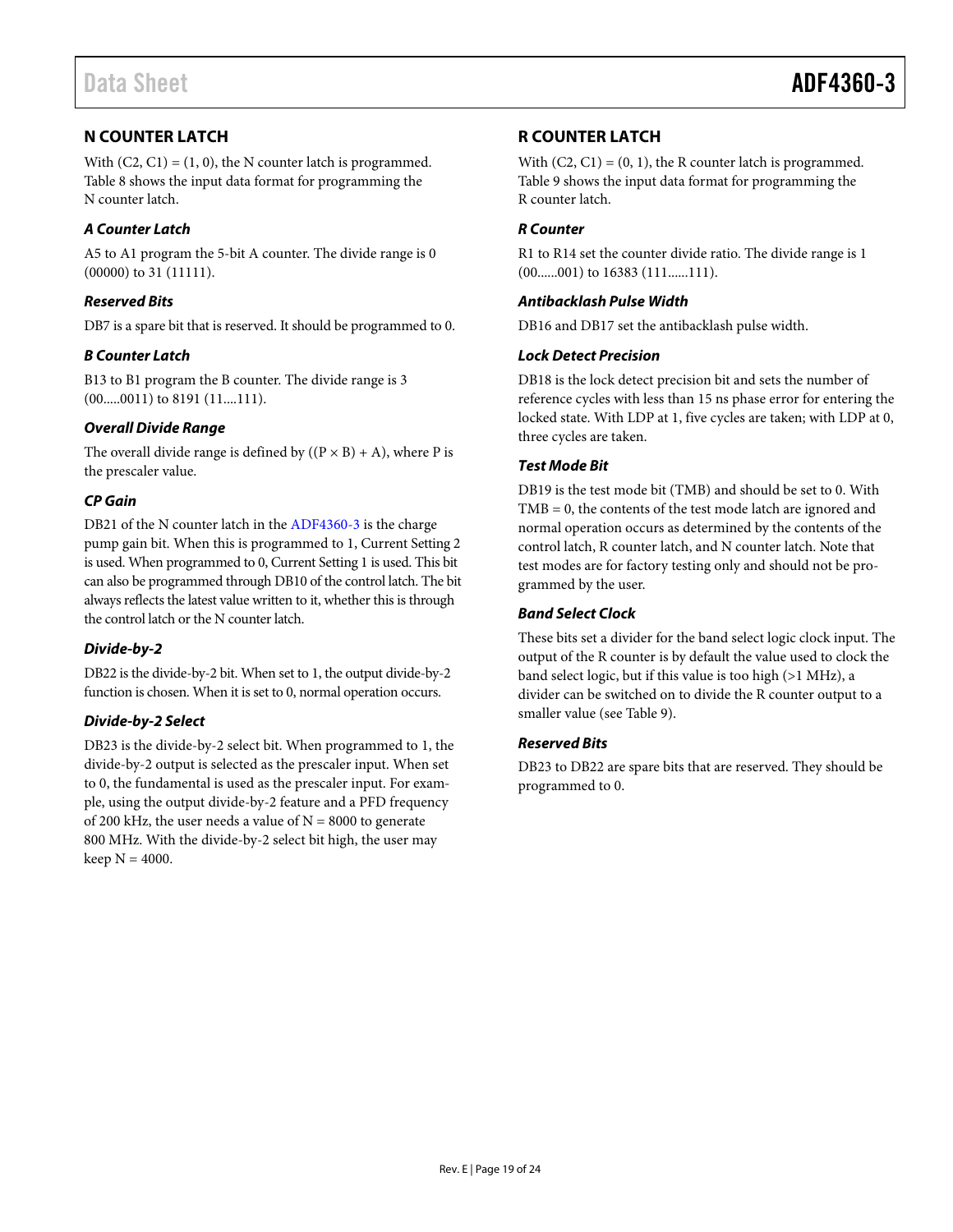### <span id="page-19-1"></span><span id="page-19-0"></span>APPLICATIONS INFORMATION **DIRECT CONVERSION MODULATOR**

Direct conversion architectures are increasingly being used to implement base station transmitters[. Figure 17](#page-19-2) shows how Analog Devices, Inc., devices can be used to implement such a system.

The circuit block diagram shows the [AD9761](http://www.analog.com/AD9761?doc=ADF4360-3.pdf) TxDAC® being used with the [AD8349.](http://www.analog.com/AD8349?doc=ADF4360-3.pdf) The use of dual integrated DACs, such as the [AD9761](http://www.analog.com/AD9761?doc=ADF4360-3.pdf) with its specified  $\pm 0.02$  dB and  $\pm 0.004$  dB gain and offset matching characteristics, ensures minimum error contribution (over temperature) from this portion of the signal chain.

The local oscillator is implemented using the [ADF4360-3.](http://www.analog.com/ADF4360-3?doc=ADF4360-3.pdf) The low-pass filter was designed usin[g ADIsimPLL](http://www.analog.com/ADIsimPLL?doc=ADF4360-3.pdf) for a channel spacing of 100 kHz and an open-loop bandwidth of 10 kHz. The frequency range of th[e ADF4360-3](http://www.analog.com/ADF4360-3?doc=ADF4360-3.pdf) (1.6 GHz to 1.95 GHz) makes it ideally suited for implementation of a W-CDMA transceiver.

The LO ports of the [AD8349](http://www.analog.com/AD8349?doc=ADF4360-3.pdf) can be driven differentially from the complementary RF<sub>OUT</sub>A and RF<sub>OUT</sub>B outputs of the [ADF4360-3.](http://www.analog.com/ADF4360-3?doc=ADF4360-3.pdf) This gives a better performance than a singleended LO driver and eliminates the often necessary use of a balun to convert from a single-ended LO input to the more desirable differential LO inputs for th[e AD8349.](http://www.analog.com/AD8349?doc=ADF4360-3.pdf) The typical rms phase noise (100 Hz to 100 kHz) of the LO in this configuration is 1.17°.

The [AD8349](http://www.analog.com/AD8349?doc=ADF4360-3.pdf) accepts LO drive levels from −10 dBm to 0 dBm. The optimum LO power can be software programmed on the [ADF4360-3,](http://www.analog.com/ADF4360-3?doc=ADF4360-3.pdf) which allows levels from −12 dBm to −3 dBm from each output.

The RF output is designed to drive a 50  $\Omega$  load but must be accoupled, as shown in [Figure 17.](#page-19-2) If the I and Q inputs are driven in quadrature by 2 V p-p signals, the resulting output power from the modulator is approximately 2 dBm.



<span id="page-19-2"></span>*Figure 17. Direct Conversion Modulator*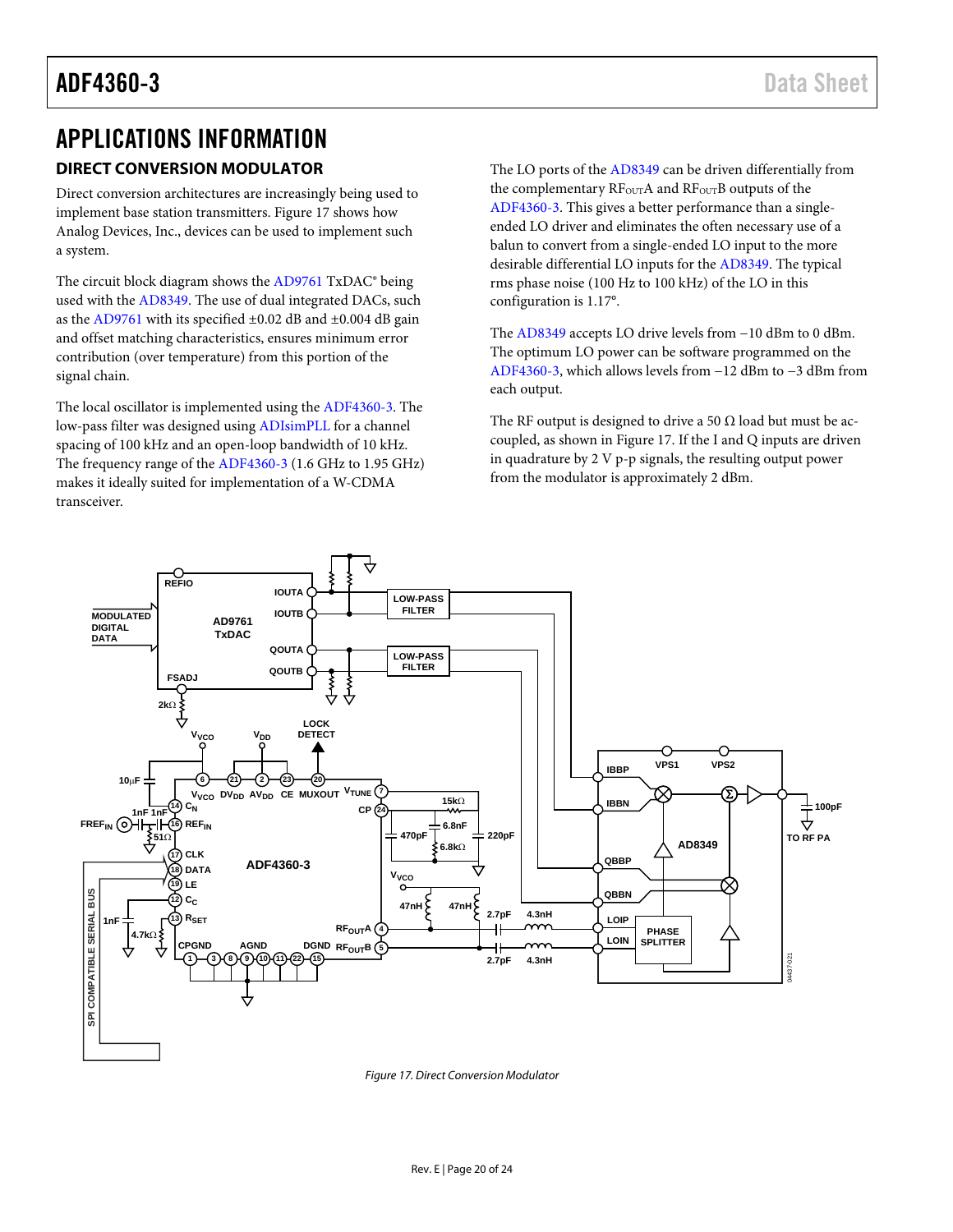#### <span id="page-20-0"></span>**FIXED FREQUENCY LO**

[Figure 18 s](#page-20-2)hows th[e ADF4360-3](http://www.analog.com/ADF4360-3?doc=ADF4360-3.pdf) used as a fixed frequency LO at 1.8 GHz. The low-pass filter was designed usin[g ADIsimPLL](http://www.analog.com/ADIsimPLL?doc=ADF4360-3.pdf) for a channel spacing of 8 MHz and an open-loop bandwidth of 40 kHz. The maximum PFD frequency of th[e ADF4360-3](http://www.analog.com/ADF4360-3?doc=ADF4360-3.pdf) is 8 MHz. Because using a larger PFD frequency allows users to use a smaller N, the in-band phase noise is reduced to as low as possible, –99 dBc/Hz. The 40 kHz bandwidth is chosen to be just greater than the point at which the open-loop phase noise of the VCO is –99 dBc/Hz, thus giving the best possible integrated noise. The typical rms phase noise (100 Hz to 100 kHz) of the LO in this configuration is 0.3°. The reference frequency is from a 16 MHz TCXO from Fox; thus an R value of 2 is programmed. Taking into account the high PFD frequency and its effect on the band select logic, the band select clock divider is enabled. In this case, a value of 8 is chosen. A very simple pullup resistor and dc blocking capacitor complete the RF output stage.



#### <span id="page-20-2"></span><span id="page-20-1"></span>**INTERFACING**

The [ADF4360-3 h](http://www.analog.com/ADF4360-3?doc=ADF4360-3.pdf)as a simple SPI®-compatible serial interface for writing to the device. CLK, DATA, and LE control the data transfer. When LE goes high, the 24 bits that have been clocked into the appropriate register on each rising edge of CLK are transferred to the appropriate latch. Se[e Figure 2 f](#page-4-1)or the timing diagram and [Table 5](#page-9-4) for the latch truth table.

The maximum allowable serial clock rate is 20 MHz. This means the maximum update rate possible is 833 kHz or one update every 1.2 μs. This is certainly more than adequate for systems that have typical lock times in hundreds of microseconds.

#### **[ADuC812 I](http://www.analog.com/ADuC812?doc=ADF4360-3.pdf)nterface**

[Figure 19 s](#page-20-3)hows the interface between th[e ADF4360-3](http://www.analog.com/ADF4360-3?doc=ADF4360-3.pdf) and the [ADuC812 M](http://www.analog.com/ADuC812?doc=ADF4360-3.pdf)icroConverter® Because th[e ADuC812](http://www.analog.com/ADuC812?doc=ADF4360-3.pdf) is based on an 8051 core, this interface can be used with any 8051 based microcontroller. The MicroConverter is set up for SPI master mode with CPHA = 0. To initiate the operation, the I/O port driving LE is brought low. Each latch of th[e ADF4360-3](http://www.analog.com/ADF4360-3?doc=ADF4360-3.pdf) needs a 24-bit word, which is accomplished by writing three 8-bit bytes from the MicroConverter to the device. When the third byte has been written, the LE input should be brought high to complete the transfer.



Figure 19[. ADuC812 t](http://www.analog.com/ADuC812?doc=ADF4360-3.pdf)[o ADF4360-3 I](http://www.analog.com/ADF4360-3?doc=ADF4360-3.pdf)nterface

<span id="page-20-3"></span>I/O port lines on the [ADuC812 a](http://www.analog.com/ADuC812?doc=ADF4360-3.pdf)re also used to control powerdown (CE input) and detect lock (MUXOUT configured as lock detect and polled by the port input). When operating in the described mode, the maximum SCLOCK rate of the [ADuC812 i](http://www.analog.com/ADuC812?doc=ADF4360-3.pdf)s 4 MHz. This means that the maximum rate at which the output frequency can be changed is 166 kHz.

#### **[ADSP-2181 I](http://www.analog.com/ADSP-2181?doc=ADF4360-3.pdf)nterface**

[Figure 20 s](#page-20-4)hows the interface between th[e ADF4360-3](http://www.analog.com/ADF4360-3?doc=ADF4360-3.pdf) and the [ADSP-2181 d](http://www.analog.com/ADSP-2181?doc=ADF4360-3.pdf)igital signal processor. Th[e ADF4360-3](http://www.analog.com/ADF4360-3?doc=ADF4360-3.pdf) needs a 24-bit serial word for each latch write. The easiest way to accomplish this using the [ADSP-2181 i](http://www.analog.com/ADSP-2181?doc=ADF4360-3.pdf)s to use the autobuffered transmit mode of operation with alternate framing. This provides a means for transmitting an entire block of serial data before an interrupt is generated.



Figure 20[. ADSP-2181 t](http://www.analog.com/ADSP-2181?doc=ADF4360-3.pdf)[o ADF4360-3 I](http://www.analog.com/ADF4360-3?doc=ADF4360-3.pdf)nterface

<span id="page-20-4"></span>Set up the word length for 8 bits and use three memory locations for each 24-bit word. To program each 24-bit latch, store the 8-bit bytes, enable the autobuffered mode, and write to the transmit register of the DSP. This last operation initiates the autobuffer transfer.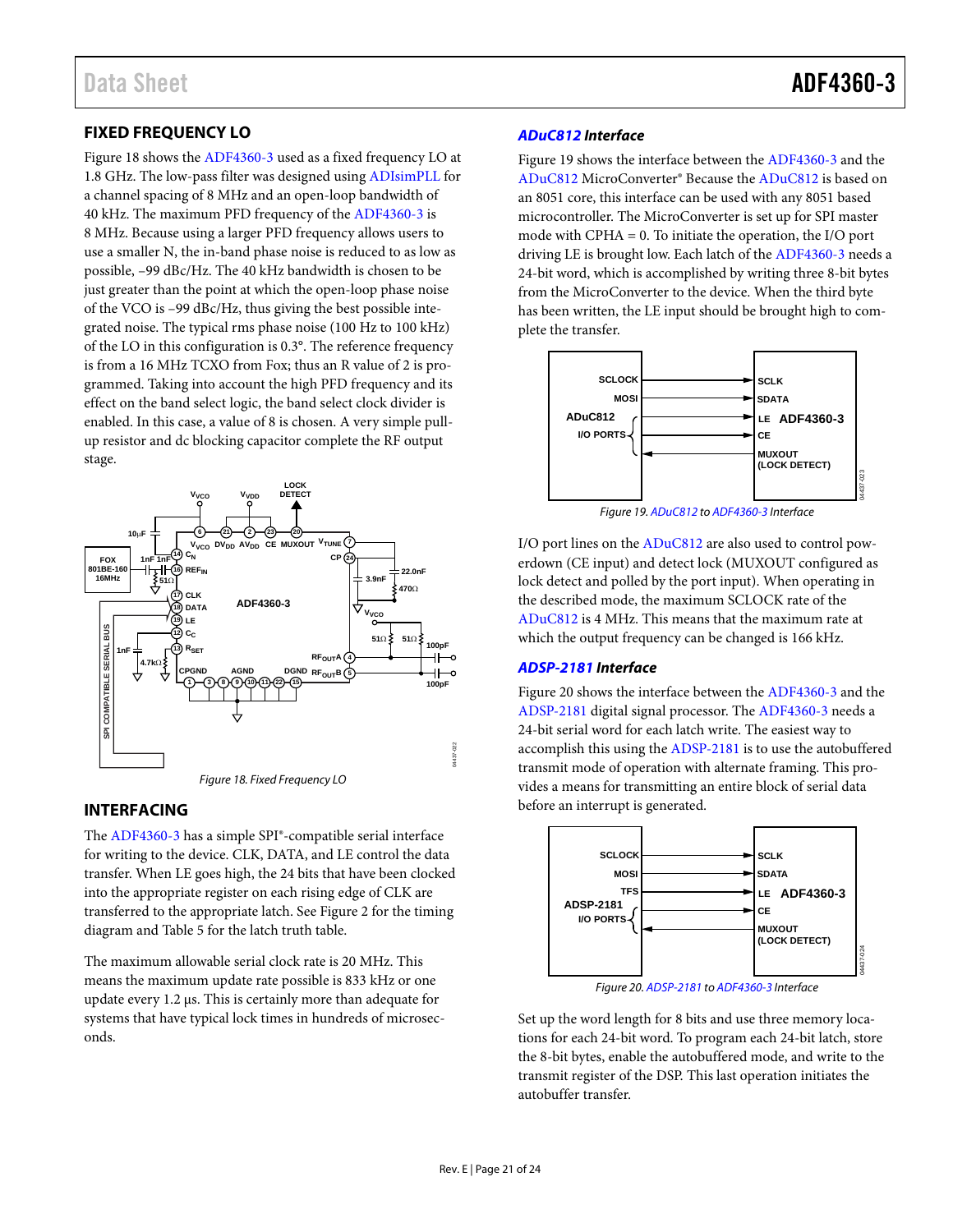#### <span id="page-21-0"></span>**PCB DESIGN GUIDELINES FOR CHIP SCALE PACKAGE**

The leads on the chip scale package (CP-24) are rectangular. The printed circuit board pad for these should be 0.1 mm longer than the package lead length and 0.05 mm wider than the package lead width. The lead should be centered on the pad to ensure that the solder joint size is maximized.

The bottom of the chip scale package has a central thermal pad. The thermal pad on the printed circuit board should be at least as large as this exposed pad. On the printed circuit board, there should be a clearance of at least 0.25 mm between the thermal pad and the inner edges of the pad pattern to ensure that shorting is avoided.

Thermal vias may be used on the printed circuit board thermal pad to improve thermal performance of the package. If vias are used, they should be incorporated in the thermal pad at a 1.2 mm pitch grid. The via diameter should be between 0.3 mm and 0.33 mm, and the via barrel should be plated with 1 ounce of copper to plug the via.

The user should connect the printed circuit thermal pad to AGND. This is internally connected to AGND.

#### <span id="page-21-1"></span>**OUTPUT MATCHING**

There are a number of ways to match the output of the [ADF4360-3](http://www.analog.com/ADF4360-3?doc=ADF4360-3.pdf) for optimum operation; the most basic is to use a 50 Ω resistor to V<sub>VCO</sub>. A dc bypass capacitor of 100 pF is connected in series, as show[n Figure 21.](#page-21-2) Because the resistor is not frequency dependent, this provides a good broadband match. The output power in this circuit typically gives −3 dBm output power into a 50  $Ω$  load.



*Figure 21. Simpl[e ADF4360-3](http://www.analog.com/ADF4360-3?doc=ADF4360-3.pdf) Output Stage*

<span id="page-21-2"></span>A better solution is to use a shunt inductor (acting as an RF choke) to V<sub>VCO</sub>. This gives a better match and therefore more output power. Additionally, a series inductor is added after the dc bypass capacitor to provide a resonant LC circuit. This tunes the oscillator output and provides approximately 10 dB additional rejection of the second harmonic. The shunt inductor needs to be a relatively high value (>40 nH).

Experiments have shown that the circuit shown in [Figure 22](#page-21-3) provides an excellent match to 50  $\Omega$  over the operating range of the [ADF4360-3.](http://www.analog.com/ADF4360-3?doc=ADF4360-3.pdf) This gives approximately −2 dBm output power across the frequency range of th[e ADF4360-3.](http://www.analog.com/ADF4360-3?doc=ADF4360-3.pdf) Both singleended architectures can be examined using th[e EV-ADF4360-](http://www.analog.com/ADF4360-3?doc=ADF4360-3.pdf) [3EB1Z](http://www.analog.com/ADF4360-3?doc=ADF4360-3.pdf) evaluation board.



*Figure 22. Optimu[m ADF4360-3](http://www.analog.com/ADF4360-3?doc=ADF4360-3.pdf) Output Stage* 

<span id="page-21-3"></span>If the user does not need the differential outputs available on the [ADF4360-3,](http://www.analog.com/ADF4360-3?doc=ADF4360-3.pdf) the user may either terminate the unused output or combine both outputs using a balun. The circuit i[n Fig](#page-21-4)[ure 23](#page-21-4) shows how best to combine the outputs.



*Figure 23. Balun for Combinin[g ADF4360-3](http://www.analog.com/ADF4360-3?doc=ADF4360-3.pdf) RF Outputs*

<span id="page-21-4"></span>The circuit i[n Figure 23](#page-21-4) is a lumped-lattice-type LC balun. It is designed for a center frequency of 1.8 GHz and outputs 3.0 dBm at this frequency. The series 2.4 nH inductor is used to tune out any parasitic capacitance due to the board layout from each input, and the remainder of the circuit is used to shift the output of one RF input by +90° and the second by −90°, thus combining the two. The action of the 3.9 nH inductor and the 1.8 pF capacitor accomplish this. The 47 nH is used to provide an RF choke in order to feed the supply voltage, and the 10 pF capacitor provides the necessary dc block. To ensure good RF performance, the circuits in [Figure 22](#page-21-3) an[d Figure 23](#page-21-4) were implemented with Coilcraft 0402/0603 inductors and AVX 0402 thin-film capacitors.

Alternatively, instead of the LC balun shown in [Figure 23,](#page-21-4) both outputs may be combined using a 180° rat-race coupler.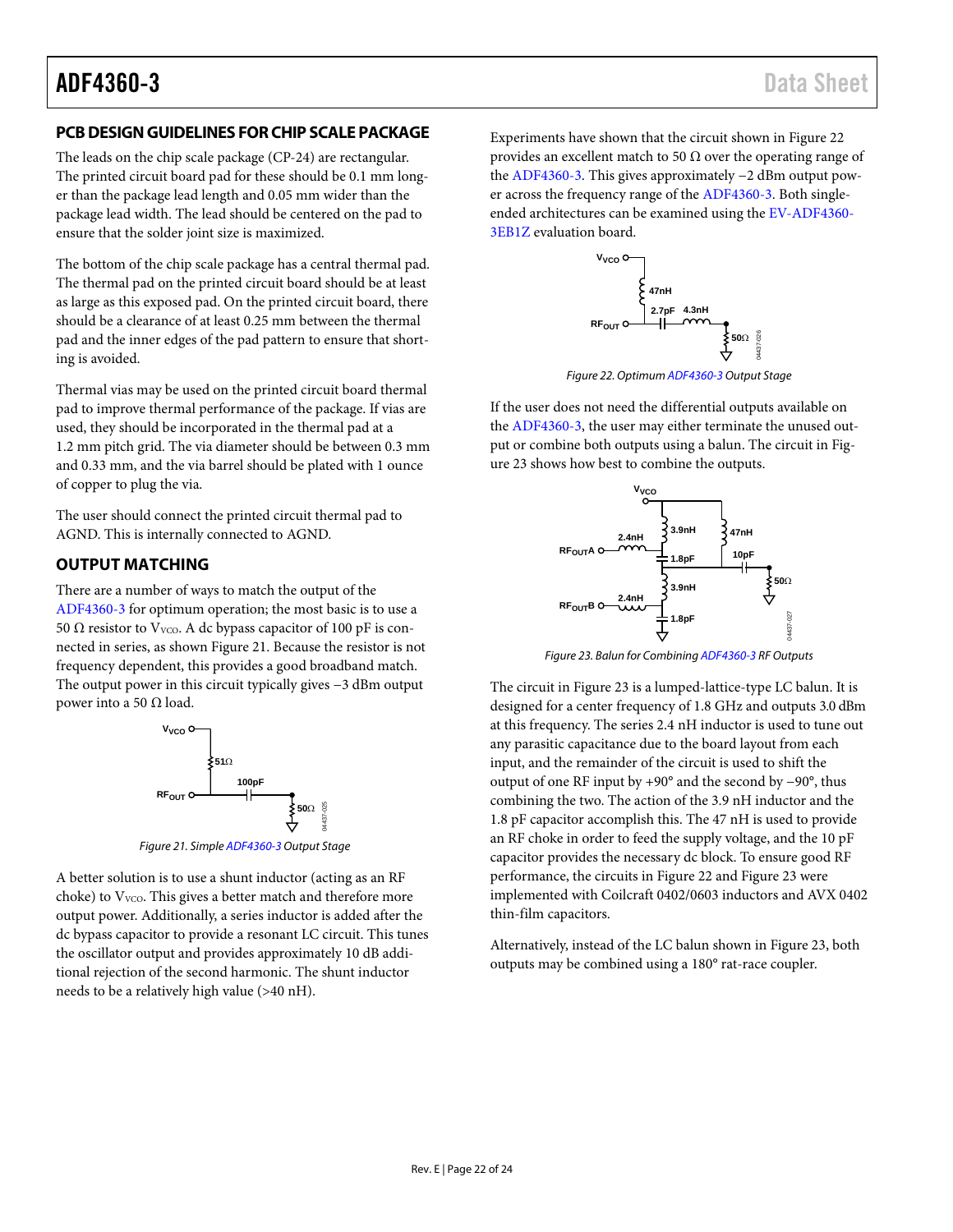### <span id="page-22-0"></span>OUTLINE DIMENSIONS



#### <span id="page-22-1"></span>**ORDERING GUIDE**

| Model <sup>1</sup> | <b>Temperature Range</b>           | <b>Frequency Range</b> | <b>Package Description</b>                    | <b>Package Option</b>   |
|--------------------|------------------------------------|------------------------|-----------------------------------------------|-------------------------|
| ADF4360-3BCPZ      | $-40^{\circ}$ C to $+85^{\circ}$ C | 1600 MHz to 1950 MHz   | 24-Lead Lead Frame Chip Scale Package [LFCSP] | $CP-24-14$              |
| ADF4360-3BCPZRL    | $-40^{\circ}$ C to $+85^{\circ}$ C | 1600 MHz to 1950 MHz   | 24-Lead Lead Frame Chip Scale Package [LFCSP] | $CP-24-14$              |
| ADF4360-3BCPZRL7   | $-40^{\circ}$ C to $+85^{\circ}$ C | 1600 MHz to 1950 MHz   | 24-Lead Lead Frame Chip Scale Package [LFCSP] | CP-24-14                |
| EV-ADF4360-3EB1Z   |                                    |                        |                                               | <b>Evaluation Board</b> |

 $1 Z =$  RoHS Compliant Part.